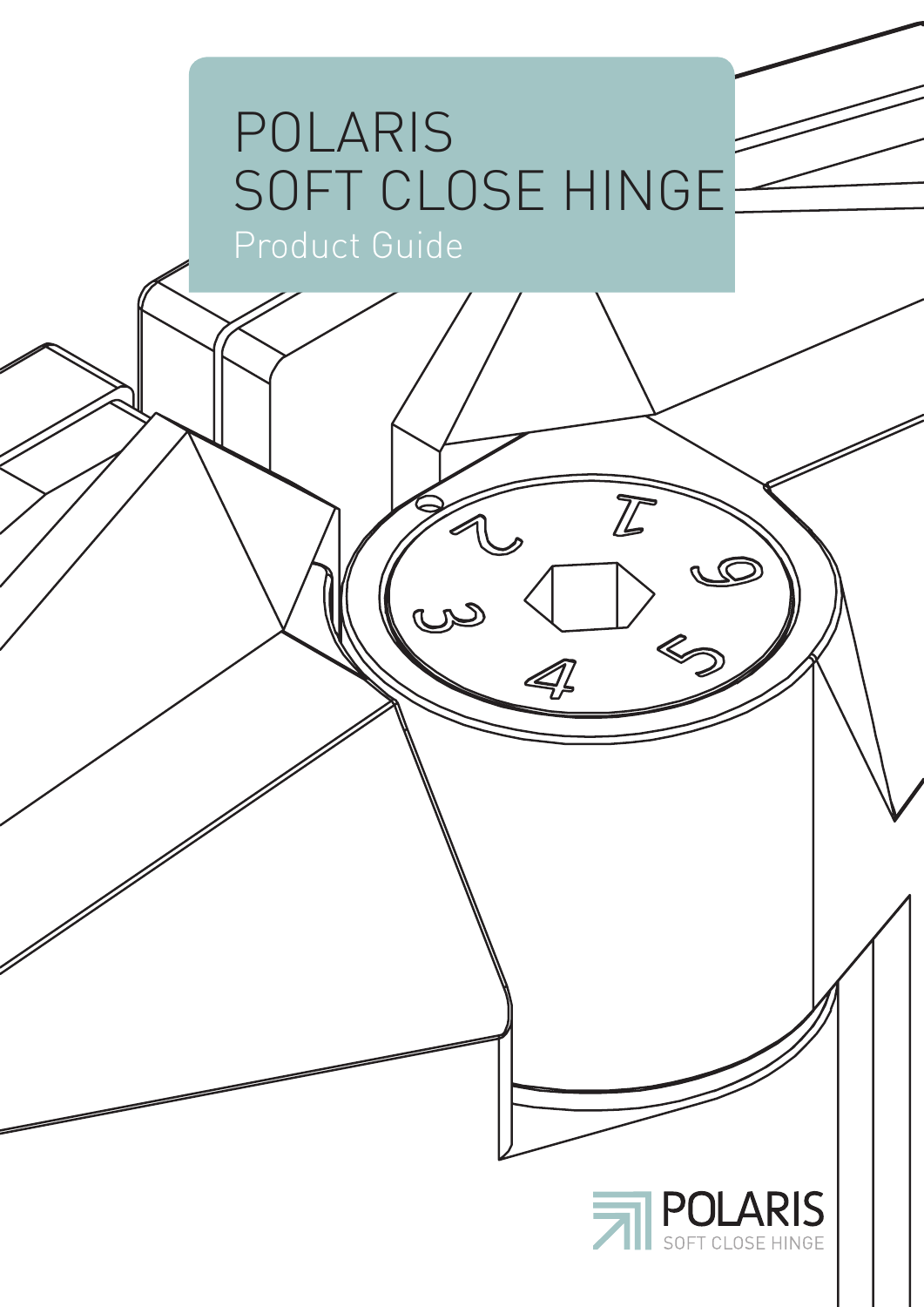#### FOR FRAMELESS GLASS STATE-OF-THE-ART SELF-CLOSING HINGE INTRODUCING POLARIS SOFT CLOSE HINGE

The Polaris Soft Close Hinge developed by Glass Hardware Australia is a unique self-closing hinge for use in all outdoor and indoor frameless glass applications. It was designed to meet the tough requirements of frameless glass pool fencing in Australia so can be used in all applications where glass doors or gates are needed. The Polaris Soft Close Hinge is designed to be resistant to chemicals, to operate in a wet environment and to withstand constant outdoor use and the harsh Australian weather.

To be used as a glass pool fence hinge meant it had to be durable, reliable and last for at least ten years. The sleek stainless steel construction makes it strong and durable but also makes it stylish and attractive. As an architectural feature it is minimalist and its design geometry is compatible with the toughened glass it supports.

The Polaris Soft Close Hinge uses a spring and shock absorbers to ensure gentle closing every time from any position, position, whether fully or only slightly open. The Polaris Soft Close Hinge closes with a soft and light action not only making it safe but also quiet in operation.

As a glass pool fence hinge it is the safest and most reliable hinge in the industry complying with the stringent Australian Standards AS1926 and AS 2820. Both the Royal Life Saving Society Australia and the Samuel Morris Foundation organisations dedicated to preventing child drownings—have endorsed the product for use in Australian pools.

In 2010 & 2016 the Polaris Soft Close Hinge was awarded a prestigious Australian International Design Mark™ Award. Presented by Standards Australia, the Australian International Design Awards is Australia's premier design assessment program. Products were judged for their innovation, visual and emotional appeal, functionality, quality of manufacturing, usability (ergonomics and safety) and environmental sustainability.

Michael Stuart, the CEO of Glass Hardware Australia, is an industry insider with significant, first-hand experience of installation (and materials supply) and understands the needs of installers, customers and other major stakeholders in the industry. His passionate concern for the safety of glass pool fences has driven him to develop a soft close hinge that will not only meet Australia's safety standards for glass pool fences but is suitable for a range of indoor and outdoor applications.

The Polaris Soft Close Hinge is a state-ofthe-art product that is ahead of its rivals in design, style and safety.

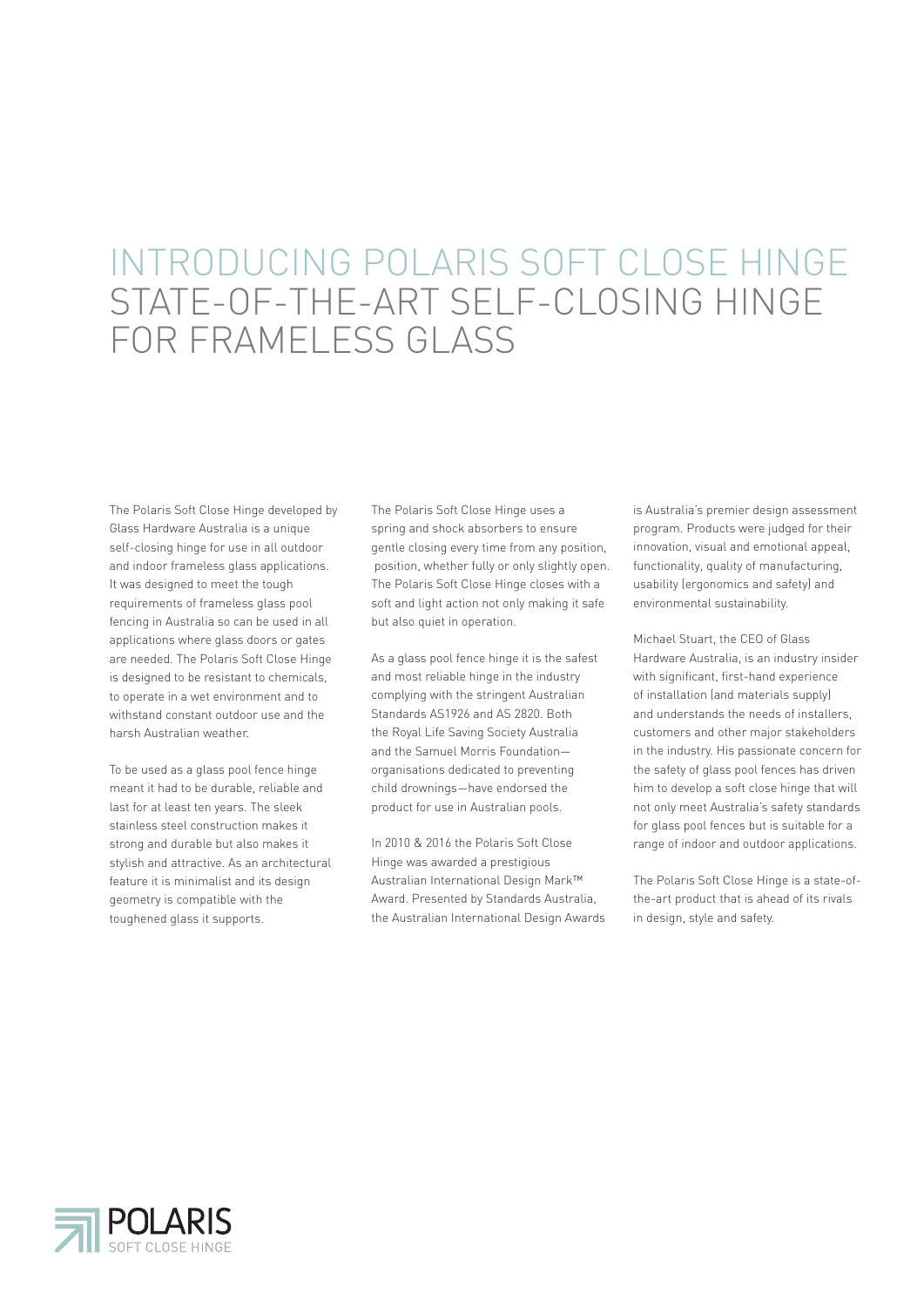### CONTENTS

|  | 120 SERIES POOL HINGE                       | $1 - 6$   |
|--|---------------------------------------------|-----------|
|  | Glass to Glass                              |           |
|  | Glass to Wall                               |           |
|  | Glass to Post Brackets                      |           |
|  |                                             |           |
|  | LATCHES                                     | $7 - 14$  |
|  | Glass to Glass 90 degrees                   |           |
|  | Glass to Glass Reverse 90 degrees           |           |
|  | Glass to Glass 180 degrees                  |           |
|  | Glass to Wall/Post                          |           |
|  | <b>SPIGOTS</b>                              | $15 - 22$ |
|  | Spigot - Core drill                         |           |
|  | Spigot - Base plate                         |           |
|  |                                             |           |
|  | Spigot - Extender                           |           |
|  | Spigot - Cover plate                        |           |
|  | POLY HINGE                                  | $23 - 24$ |
|  |                                             |           |
|  | <b>MISCELLANEOUS</b>                        | $25 - 27$ |
|  | 120 Series Hinge Glass to Glass cut out     |           |
|  | $1000 \times 11$ $01 \times 11100 \times 1$ |           |

Latch Glass slots 120 Series Hinge Glass to Wall/Post cut out

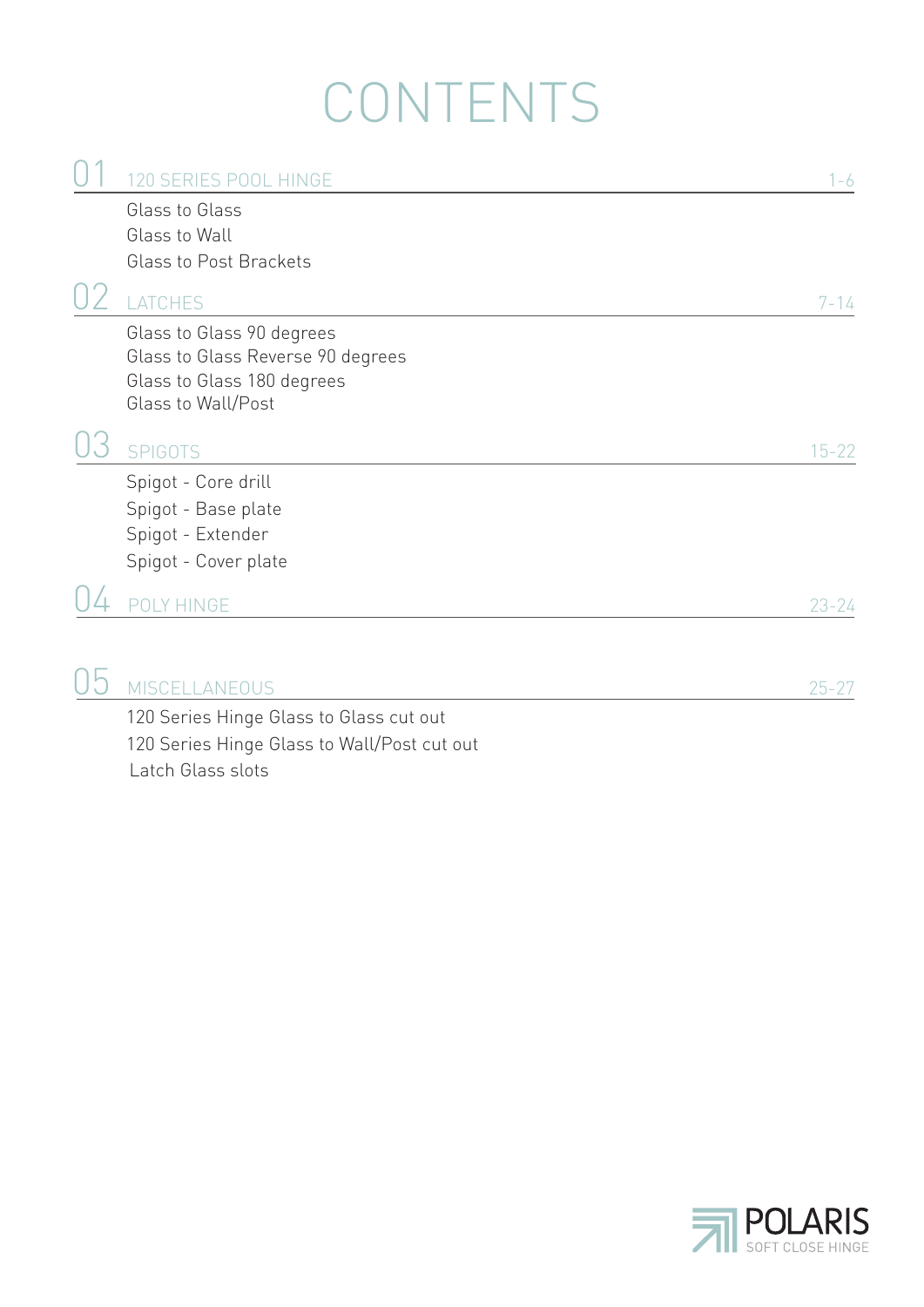# 120 SERIES POOL HINGE GLASS TO GLASS



#### 120 SERIES POOL HINGE

- **SELF-CLOSING SAFETY HINGE FOR GLASS POOL FENCING**
- **TO BE USED WITH CHILD PROOF SAFETY LATCH**
- COMPLIES WITH AUSTRALIAN STANDARDS FOR POOL GATE HARDWARE
- NATA ACCREDITED AND INDEPENDENTLY TESTED TO 10'000 CYCLES (NATA = NATIONAL ASSOCIATION OF TESTING AUTHORITIES AUSTRALIA)

#### FINISHES AND FUNCTIONS

- STAINLESS STEEL ■ 2205 GRADE
- **POLISHED STAINLESS**
- **BRUSHED STAINLESS**
- **MATT BLACK**
- **SINGLEACTION**
- SOFTCLOSE
- **NON-HOLD OPEN** ANTI-FOOT-HOLD GASKET











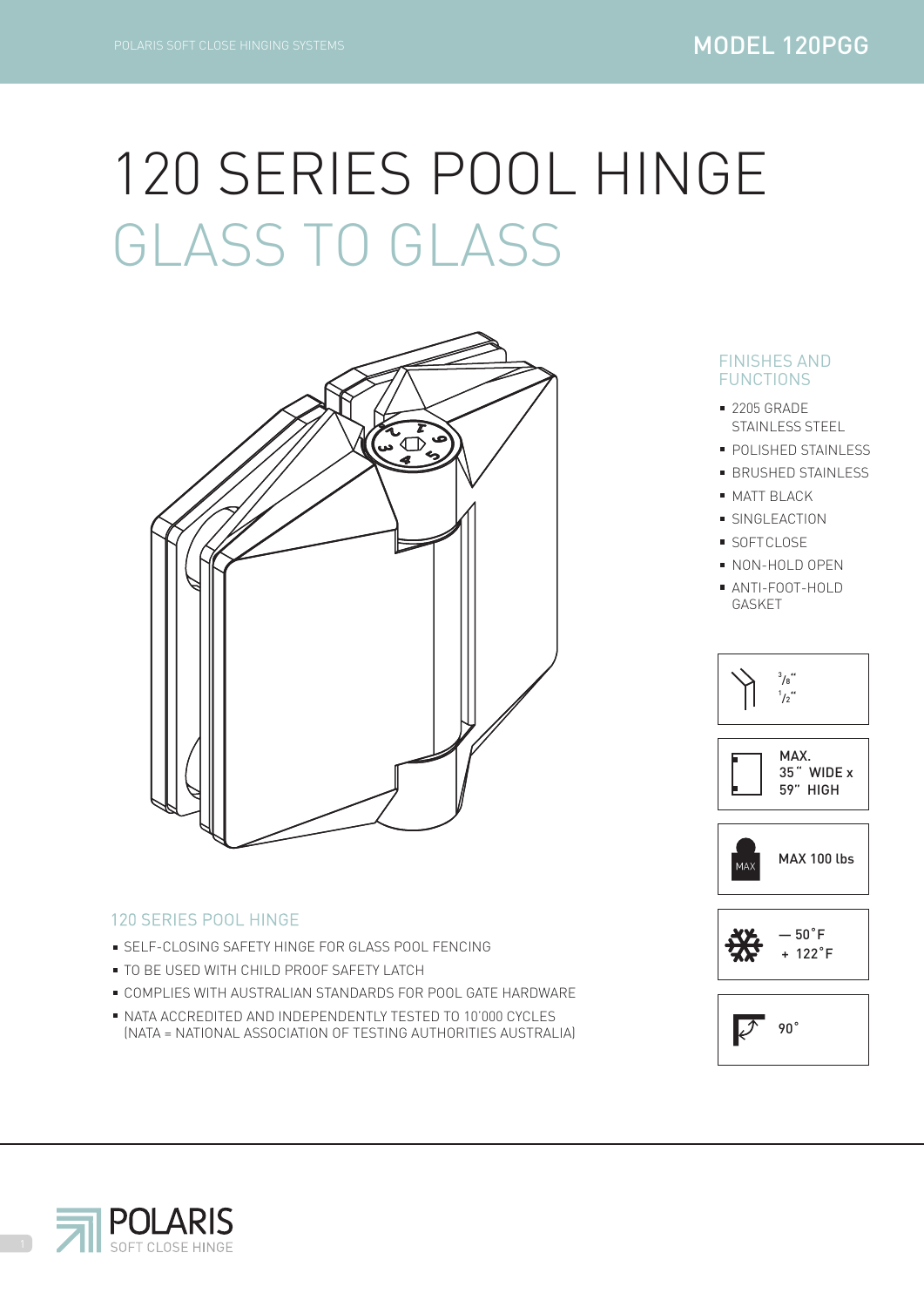#### MODEL 120PGG



- TO ORDER SPECIFY:
- **120PGGP** POLISHED FINISH
- 
- **120PGGS** BRUSHED FINISH
- 
- 
- 
- 
- 
- 
- 
- 
- 
- 
- 
- 
- 
- 
- 
- **120PGGB** BLACK FINISH
- 
- 
- 
- 



TOP VIEW





SIDE VIEW

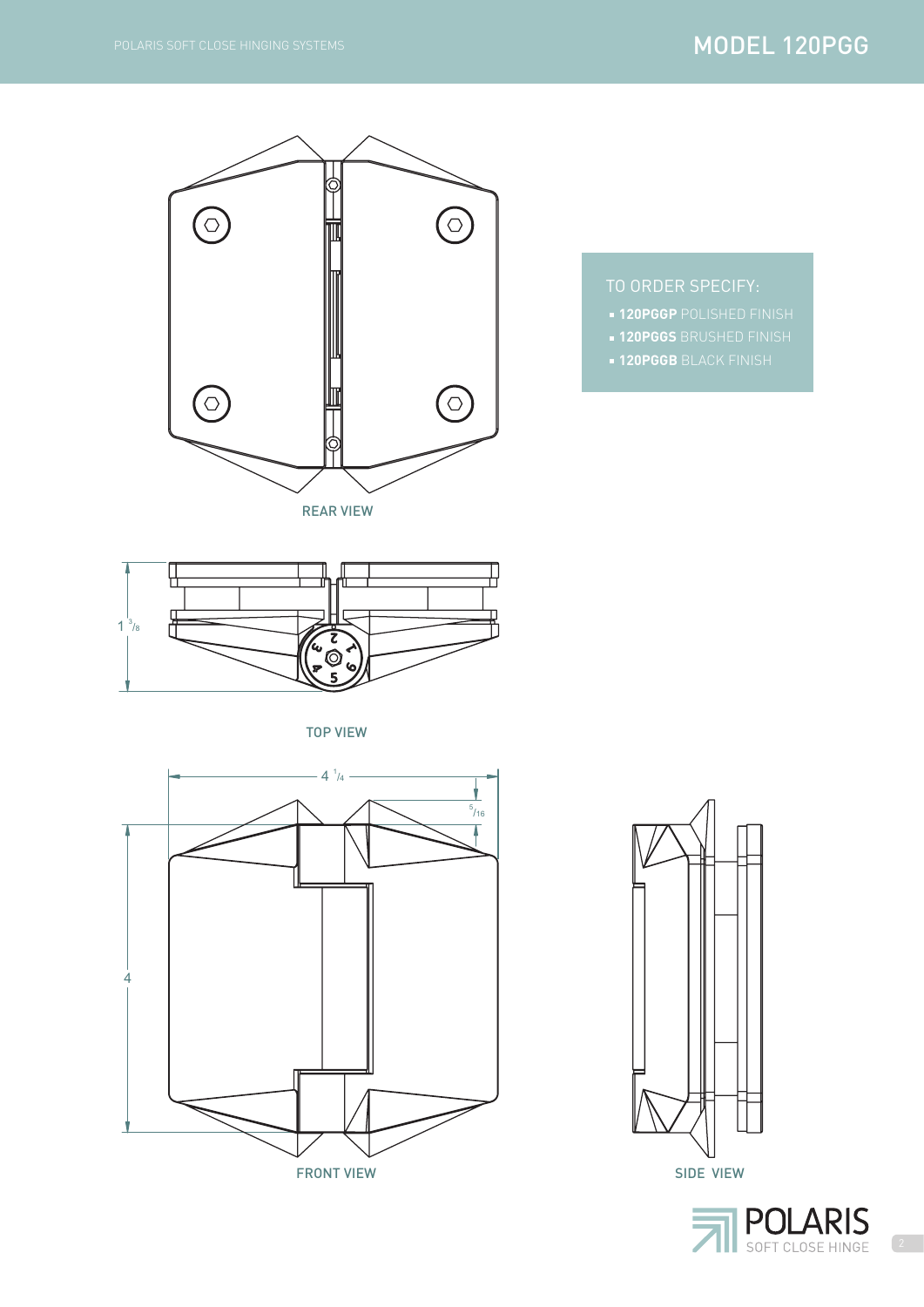### 120 SERIES POOL HINGE GLASS TO WALL



#### 120 SERIES POOL HINGE

- **SELF-CLOSING SAFETY HINGE FOR GLASS POOL FENCING**
- **TO BE USED WITH CHILD PROOF SAFETY LATCH**
- COMPLIES WITH AUSTRALIAN STANDARDS FOR POOL GATE HARDWARE
- NATA ACCREDITED AND INDEPENDENTLY TESTED TO 10'000 CYCLES (NATA = NATIONAL ASSOCIATION OF TESTING AUTHORITIES AUSTRALIA)

#### FINISHES AND FUNCTIONS

- STAINLESS STEEL ■ 2205 GRADE
- **POLISHED STAINLESS**
- **BRUSHED STAINLESS**
- **MATT BLACK**
- **SINGLEACTION**
- SOFTCLOSE
- NON-HOLD OPEN
- ANTI-FOOT-HOLD GASKET











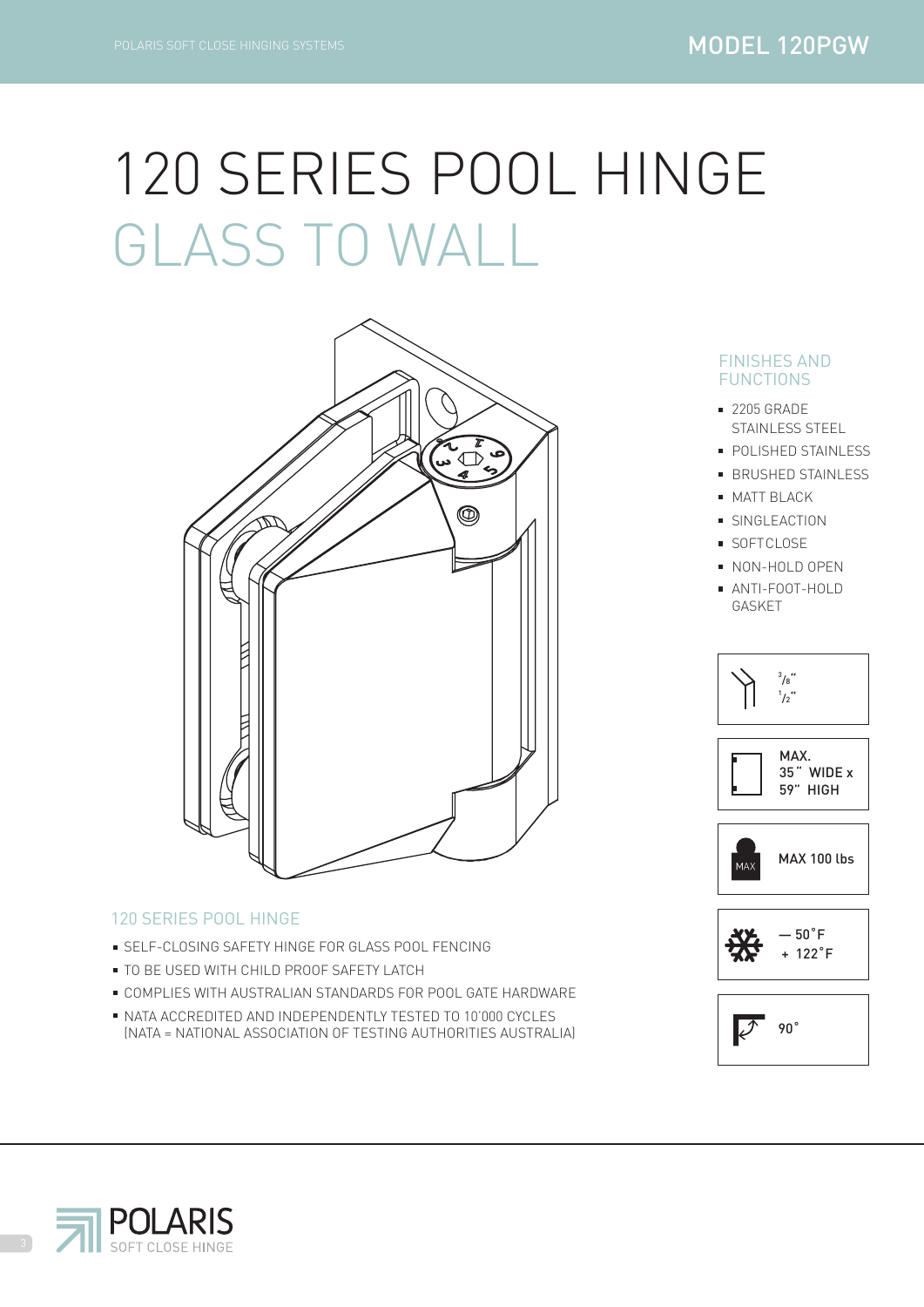$\bigodot$ TO ORDER SPECIFY: **120PGWP** POLISHED FINISH **120PGWS** BRUSHED FINISH **120PGWB** BLACK FINISH  $\bigcirc$ REAR VIEW  $\frac{\Pi}{\Pi}$  $\Gamma$  $\mathbb{I}$  $2^{5}/8$  $1<sup>13</sup>/16$ 上 TOP VIEW 3  $\circledast$  $\bigcirc$  $\circ$  $\bigcirc$ <u>์</u><br>0 4 $\bigcirc$  $\bigodot$  $\bigcirc$ 

FRONT VIEW



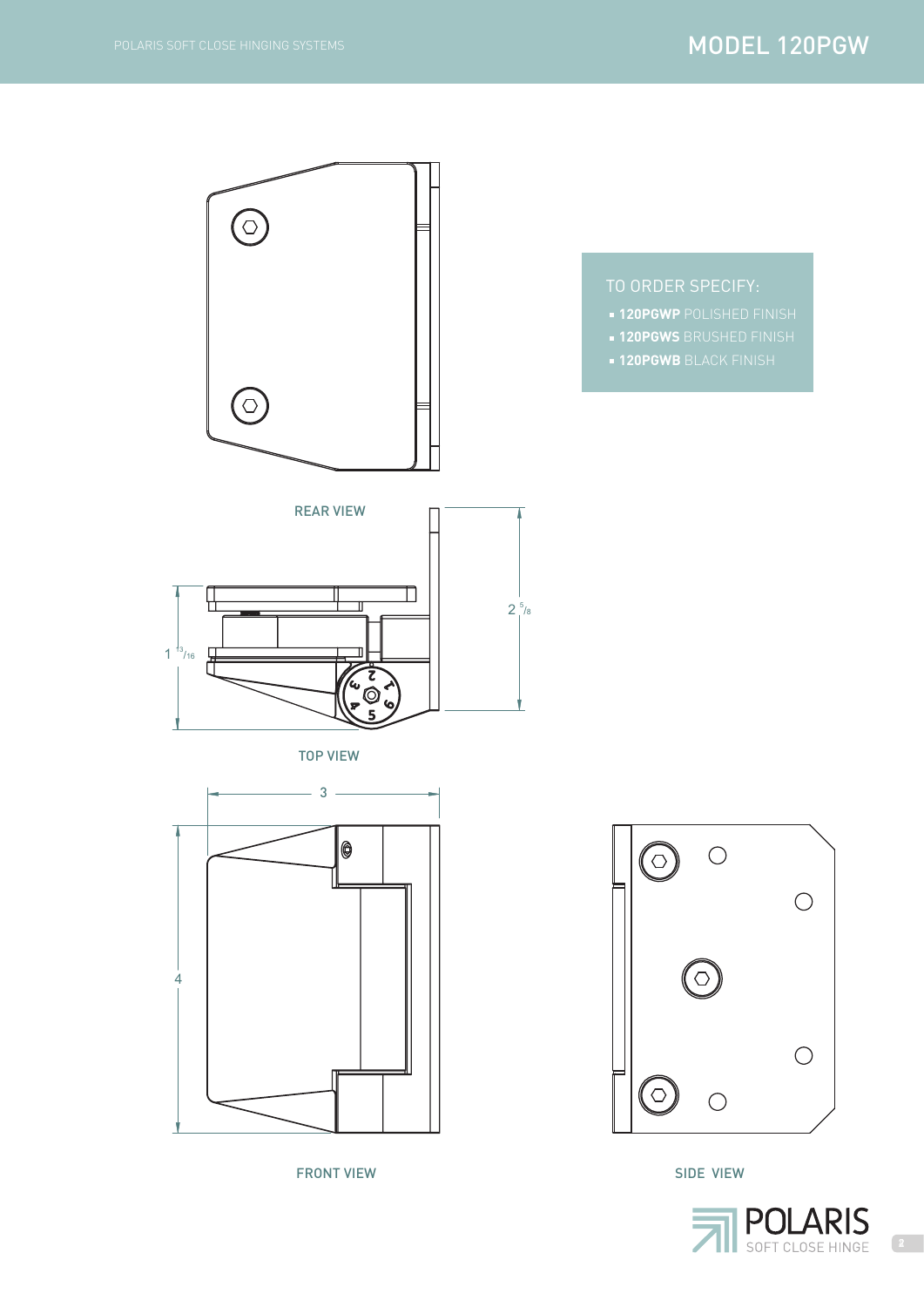90˚

 $\overline{\mathscr{I}}$ 

+ 122˚F

# GLASS TO POST BRACKETS 120 SERIES POOL HINGE



- **SELF-CLOSING SAFETY HINGE FOR GLASS POOL FENCING**
- **TO BE USED WITH CHILD PROOF SAFETY LATCH**
- COMPLIES WITH AUSTRALIAN STANDARDS FOR POOL GATE HARDWARE
- NATA ACCREDITED AND INDEPENDENTLY TESTED TO 10'000 CYCLES (NATA = NATIONAL ASSOCIATION OF TESTING AUTHORITIES AUSTRALIA)

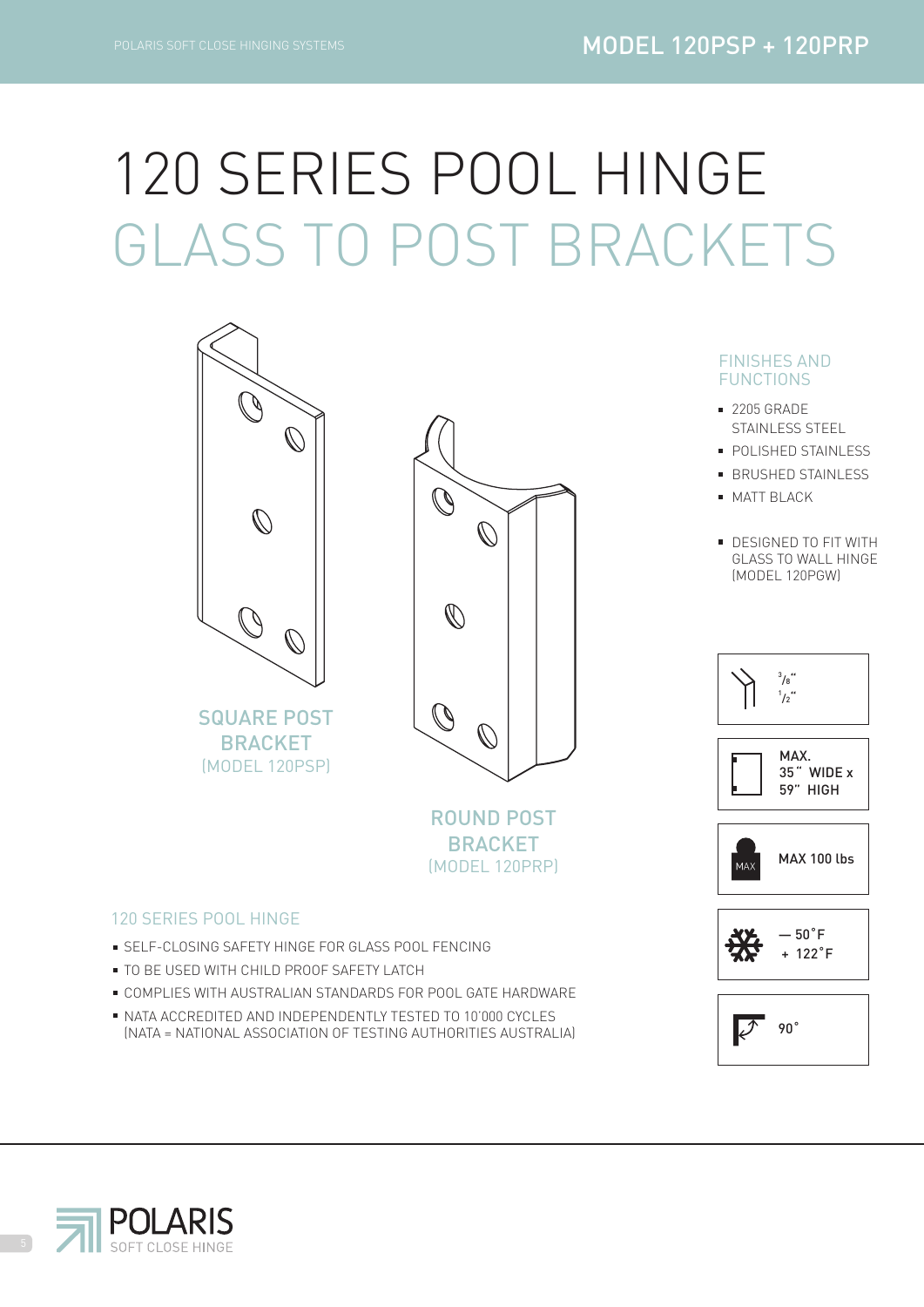#### MODEL 120PSP + 120PRP

1

# 2

TOP VIEW



FRONT VIEW SIDE VIEW



TOP VIEW



FRONT VIEW SIDE VIEW

#### TO ORDER SPECIFY: SQUARE POST BRACKET

- **120PSPP** POLISHED FINISH
- **120PSPS BRUSHED FINISH**
- **120PSPB BLACK FINISH**



ROUND POST BRACKET

- **120PRPP** POLISHED FINISH
- **120PRPS** BRUSHED FINISH
- **120PRPB BLACK FINISH**



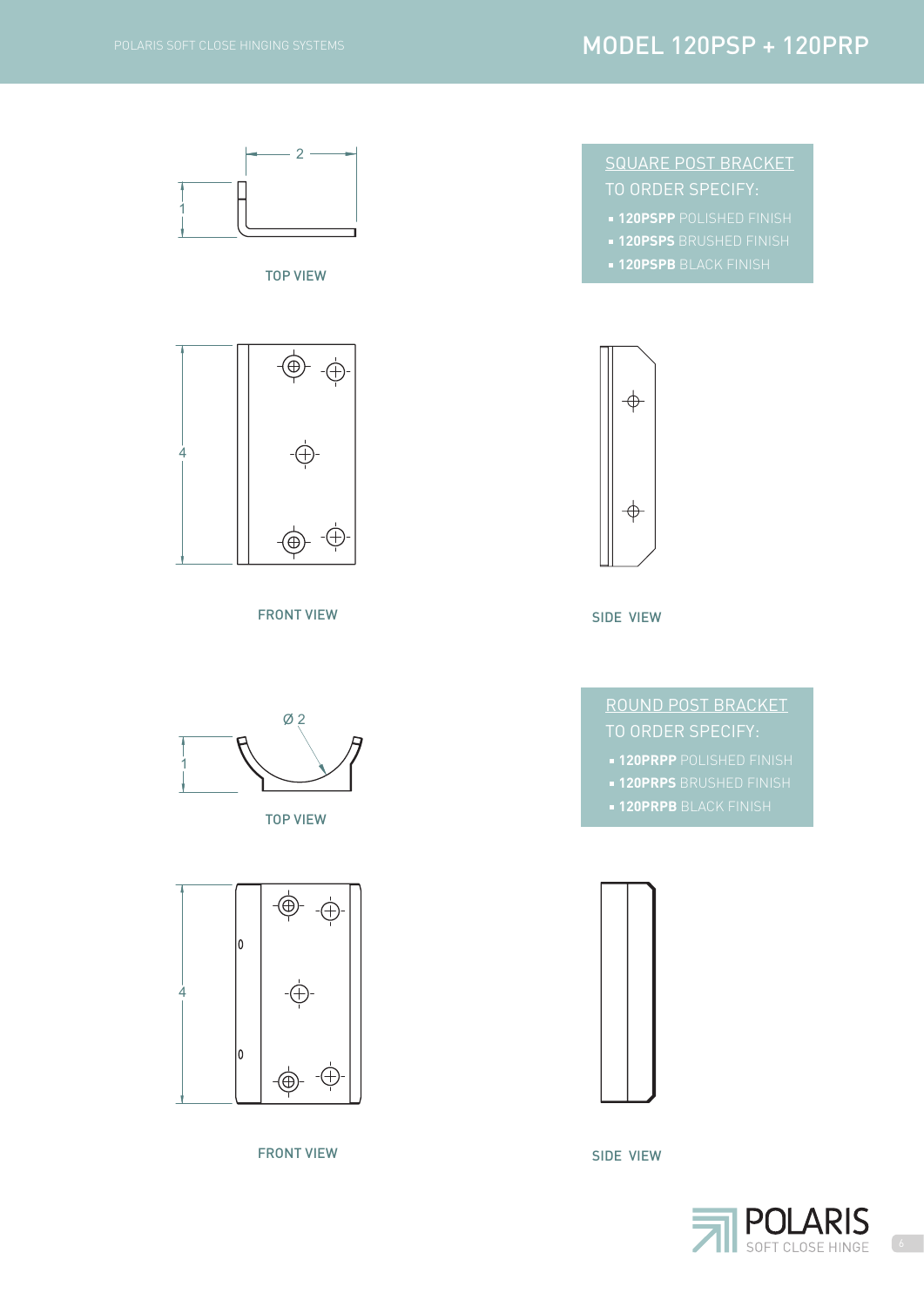### LATCH FOR GLASS FENCE GLASS TO GLASS 90°



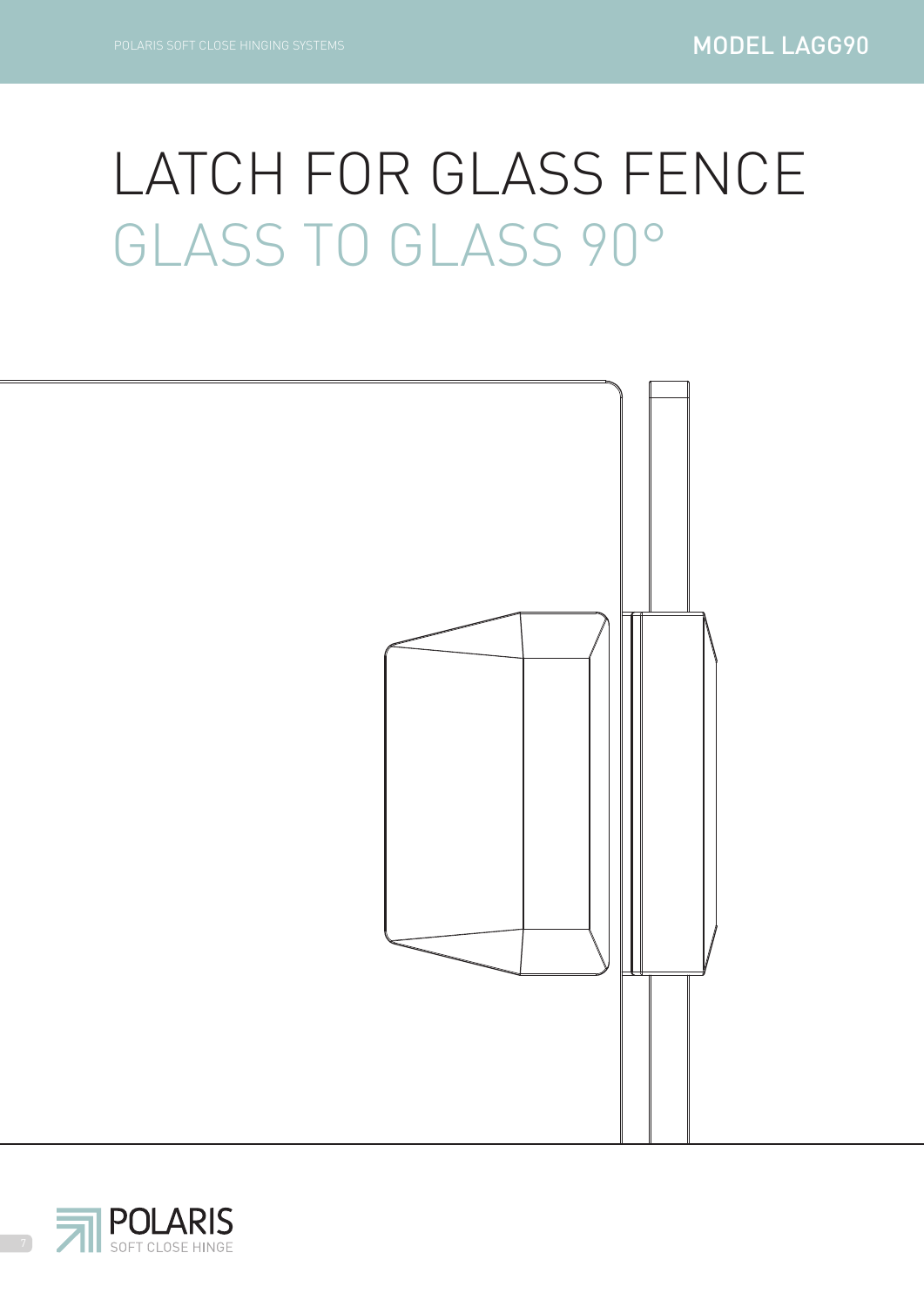#### LATCH GLASS TO GLASS 90°

- **LAGG90P** POLISHED FINISH
- **LAGG90S** BRUSHED FINISH
- **LAGG90B** BLACK FINISH
- 



 $3^{3}/_{16}$ 

GLASS GATE HOLES

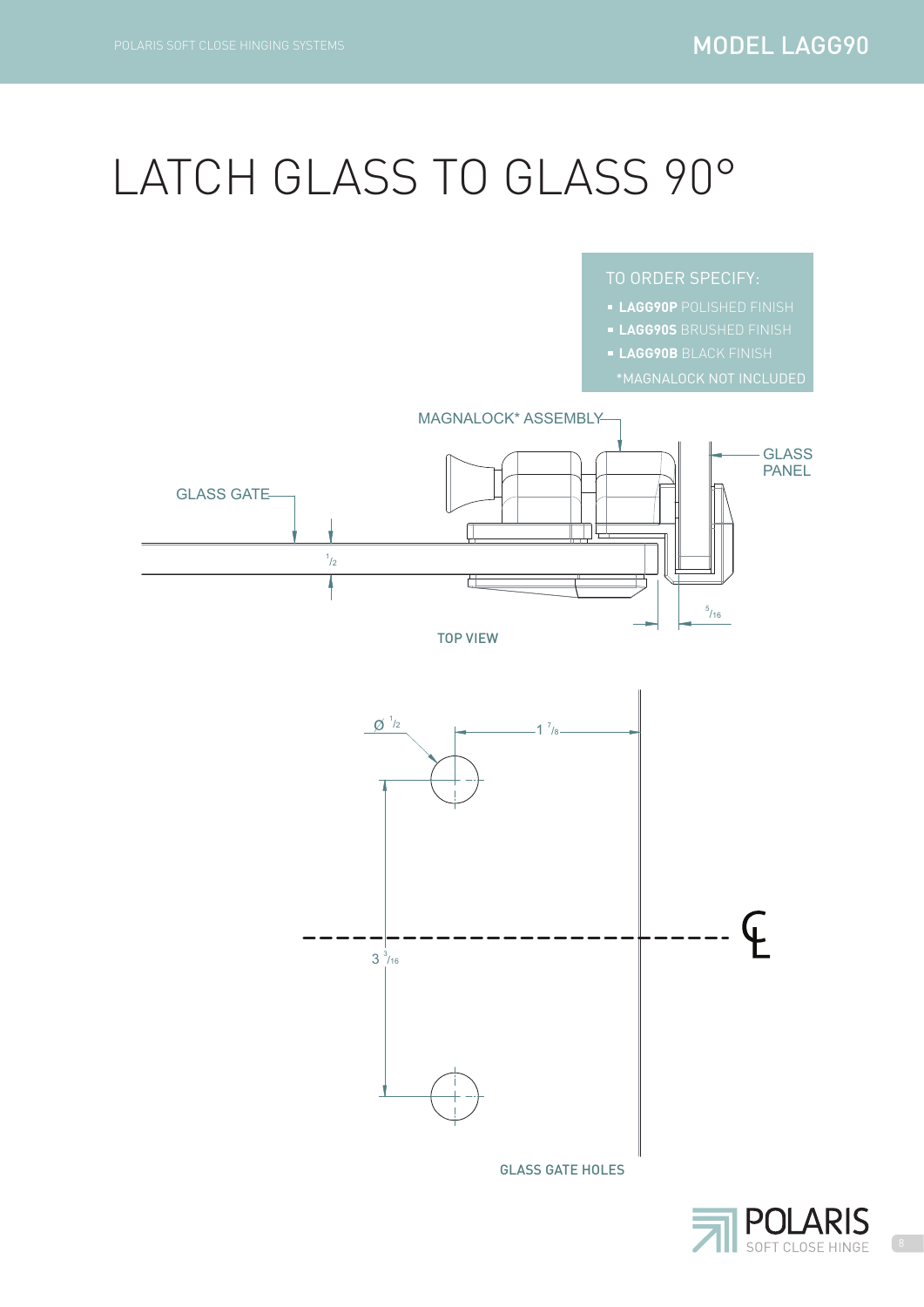## LATCH FOR GLASS FENCE GLASS TO GLASS REVERSE 90°



![](_page_11_Picture_4.jpeg)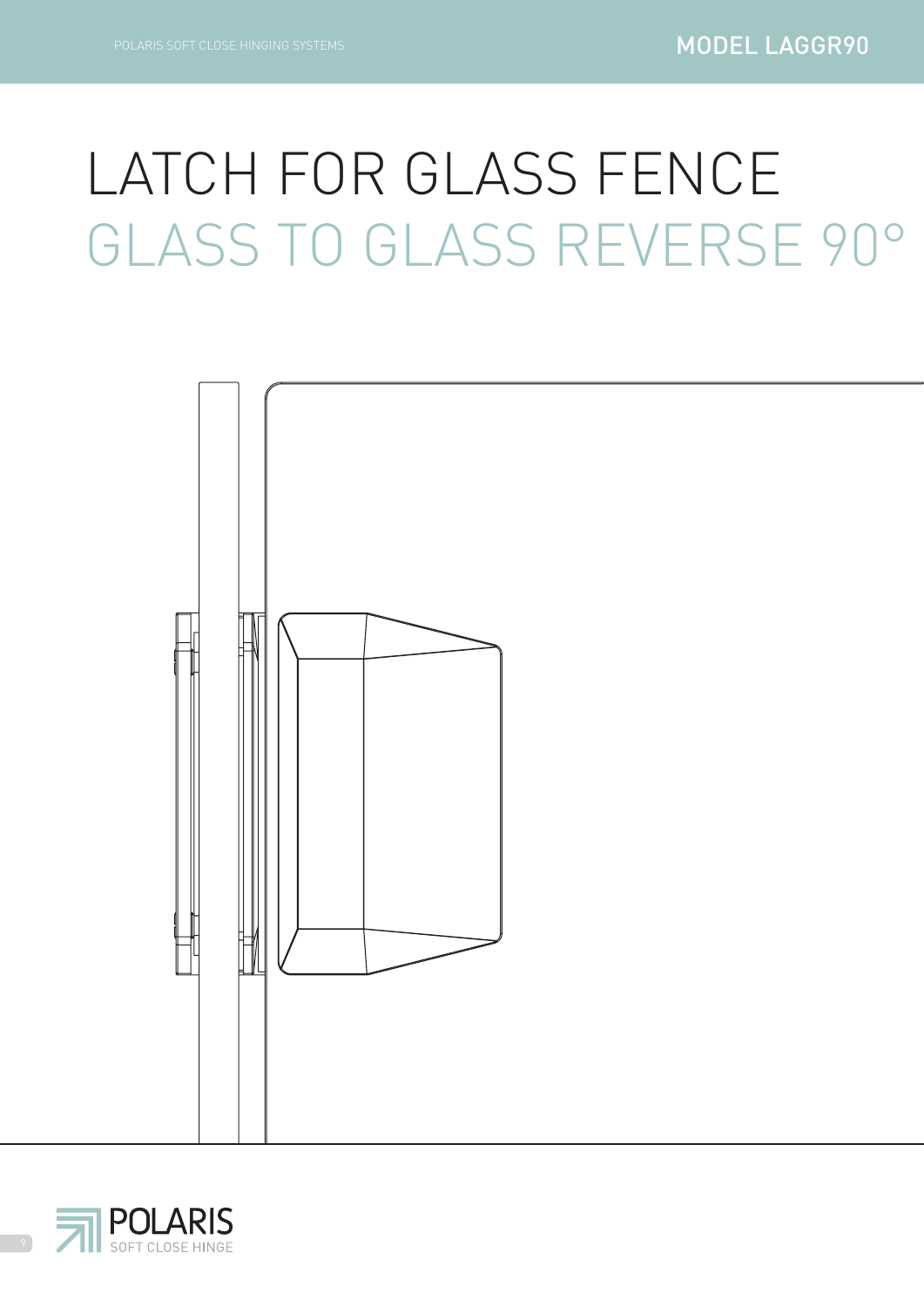### LATCH GLASS TO GLASS REVERSE 90°

![](_page_12_Figure_3.jpeg)

![](_page_12_Picture_4.jpeg)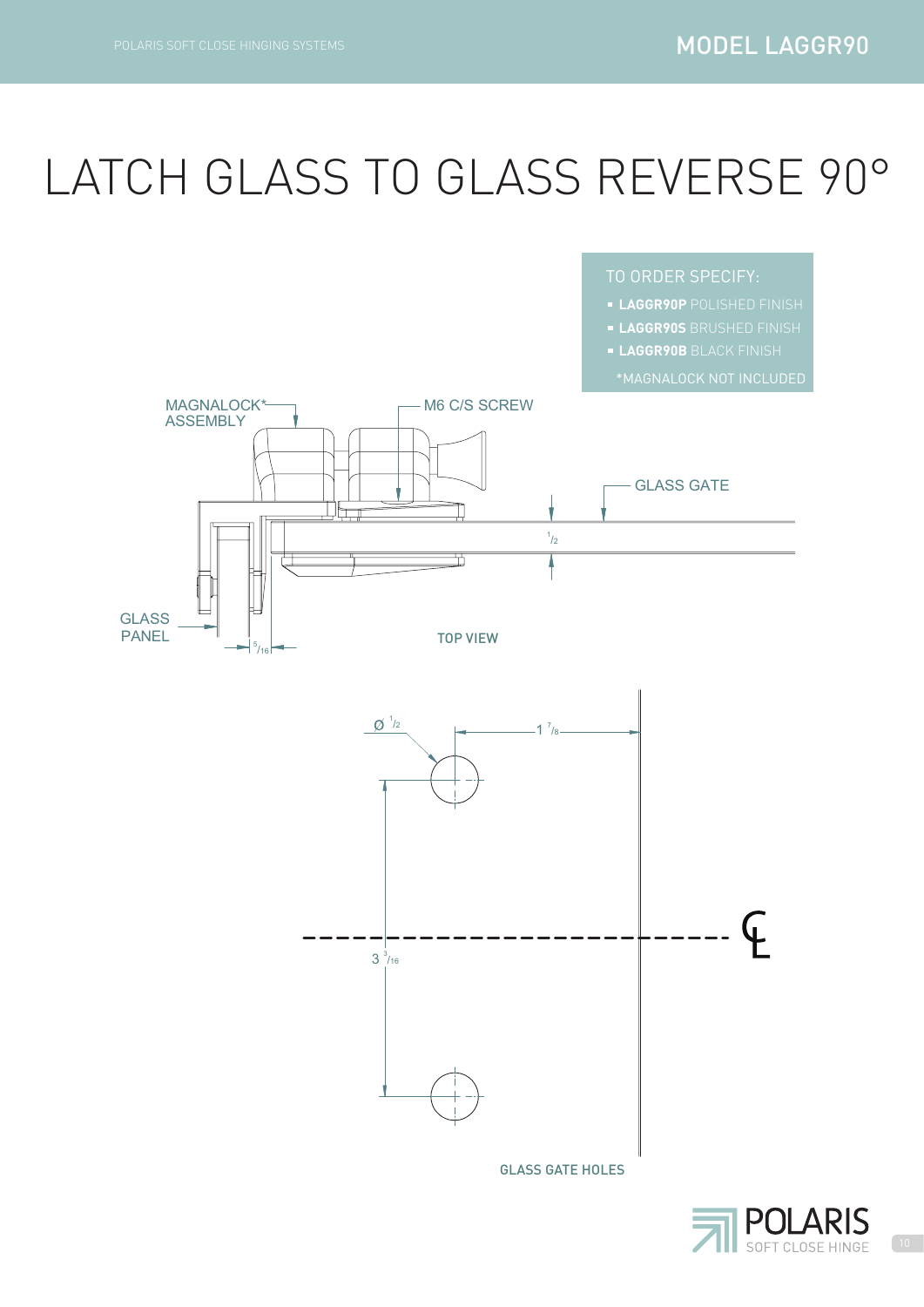### LATCH FOR GLASS FENCE GLASS TO GLASS 180°

![](_page_13_Figure_3.jpeg)

![](_page_13_Picture_4.jpeg)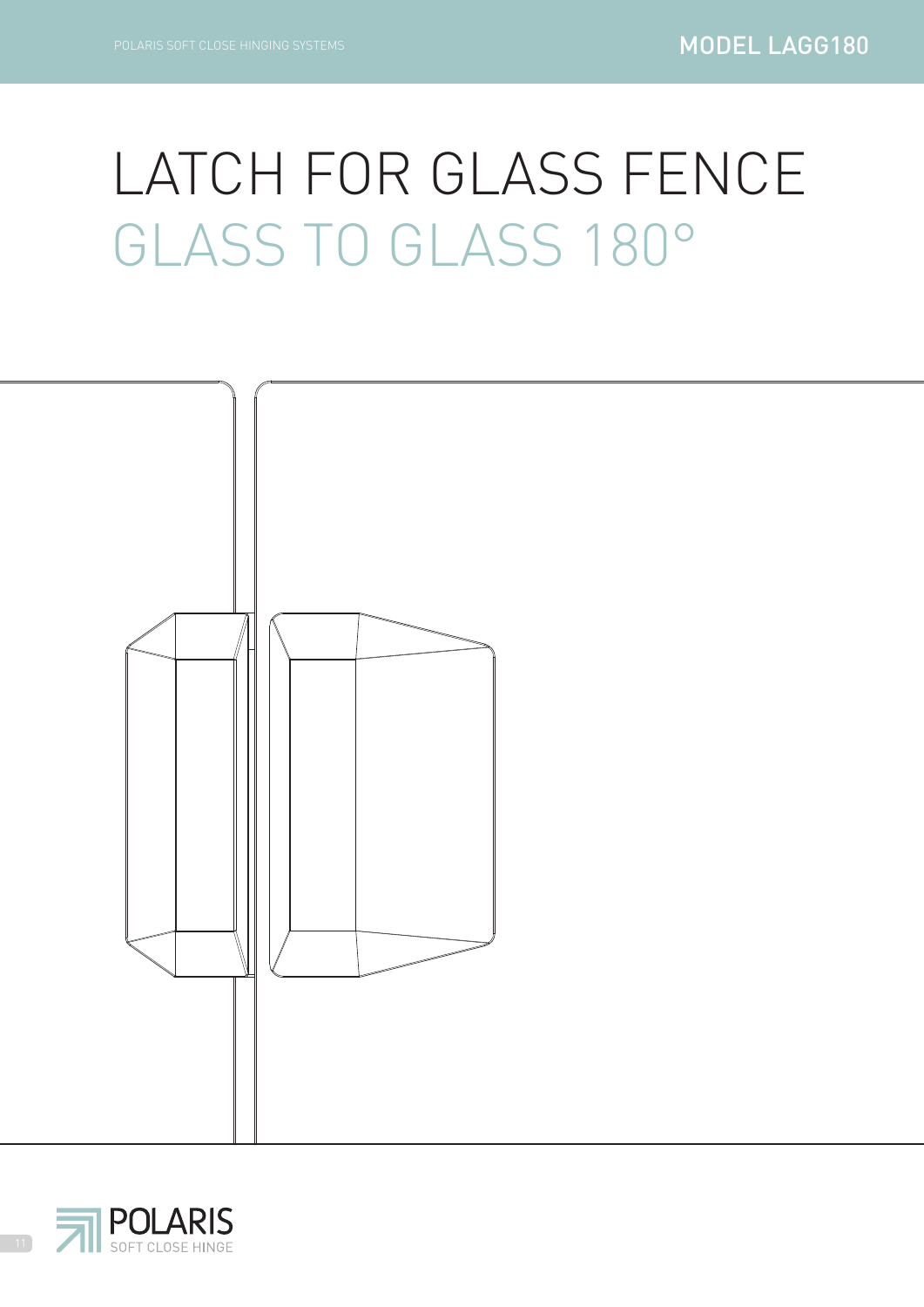### LATCH GLASS TO GLASS 180°

![](_page_14_Figure_3.jpeg)

 $\overline{\mathcal{L}}$ 

TOP VIEW

 $1/4$ 

![](_page_14_Figure_5.jpeg)

![](_page_14_Picture_6.jpeg)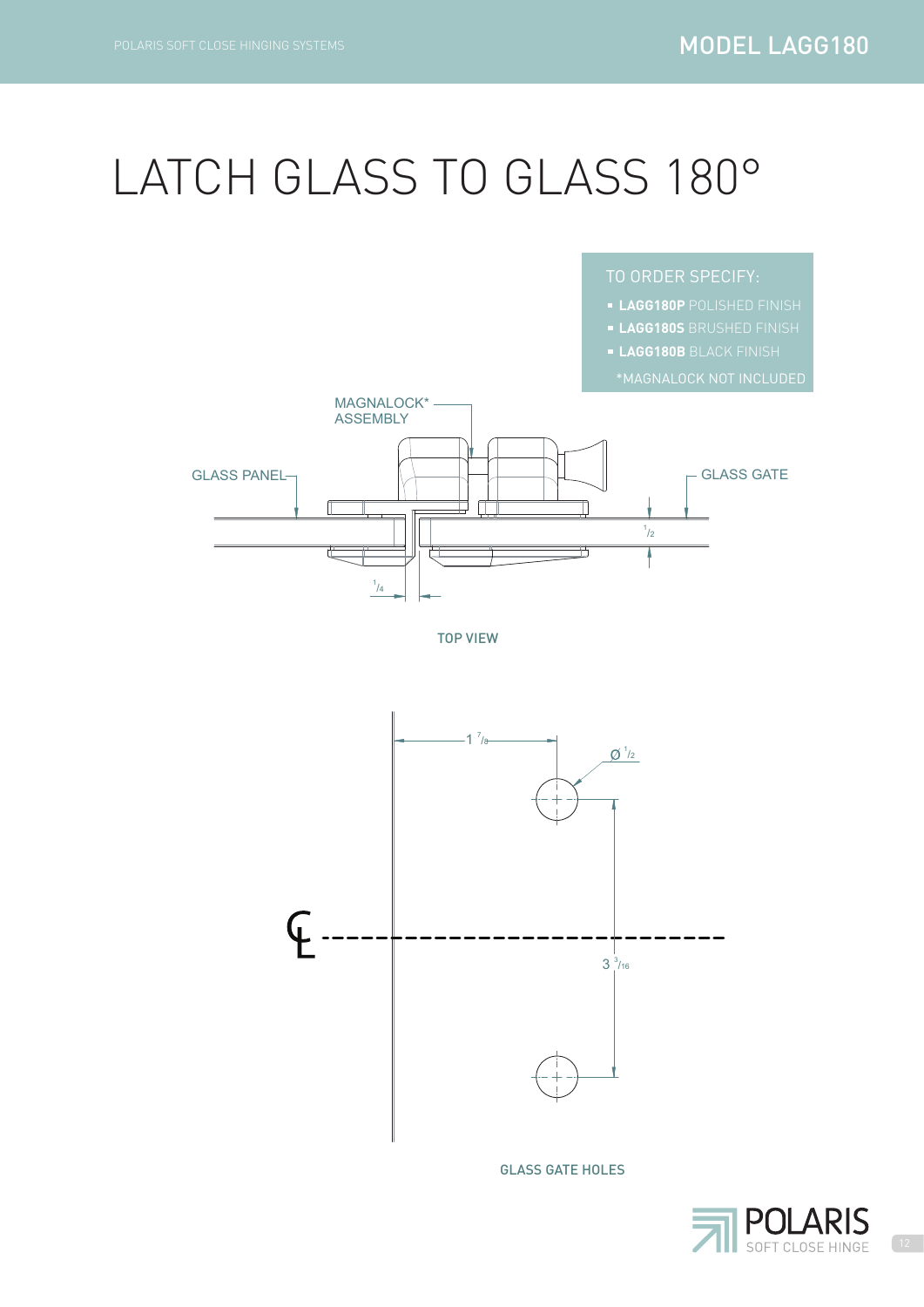### LATCH FOR GLASS FENCE GLASS TO WALL/POST

![](_page_15_Figure_3.jpeg)

![](_page_15_Picture_4.jpeg)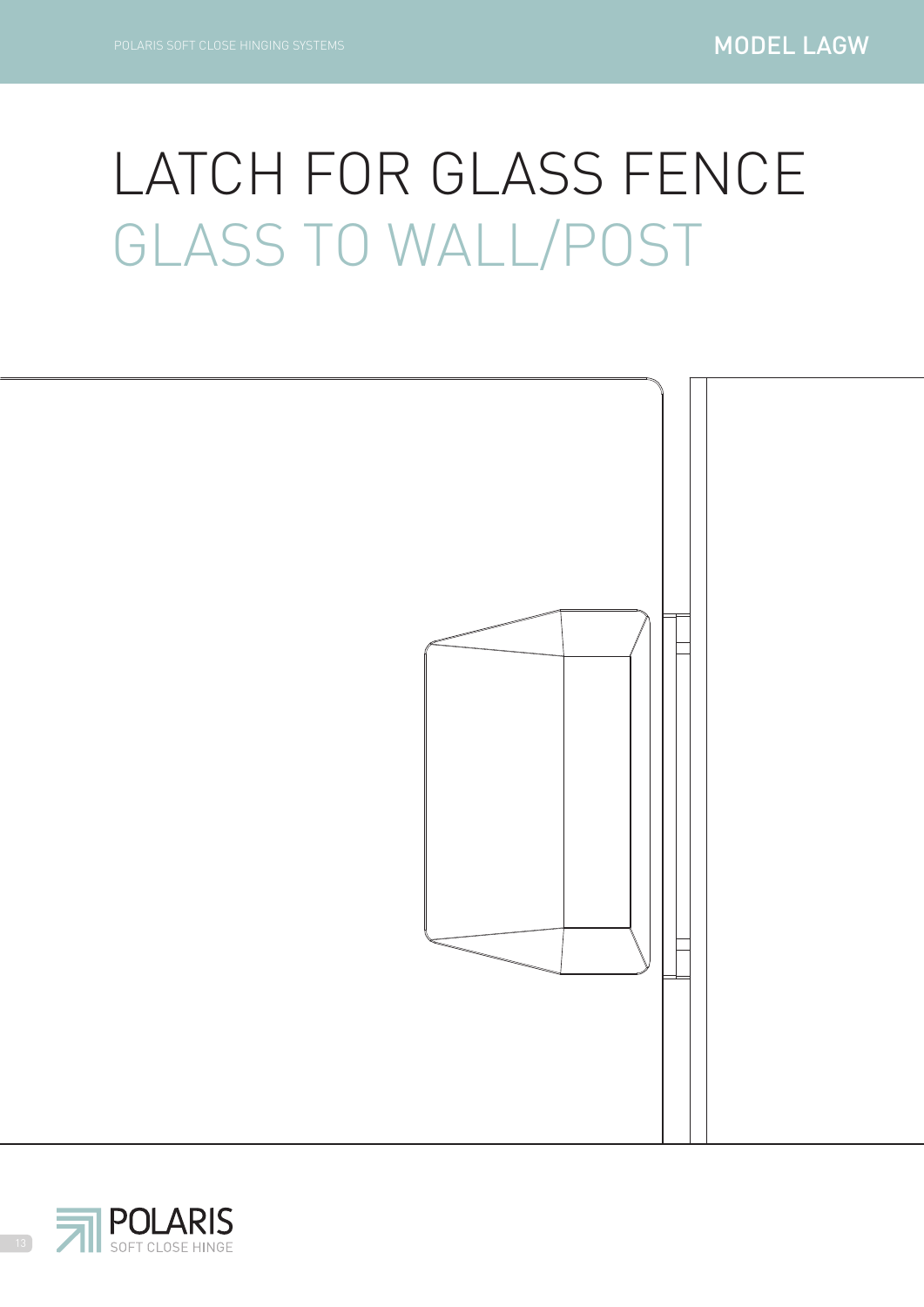### LATCH GLASS TO WALL/POST

![](_page_16_Figure_3.jpeg)

![](_page_16_Picture_4.jpeg)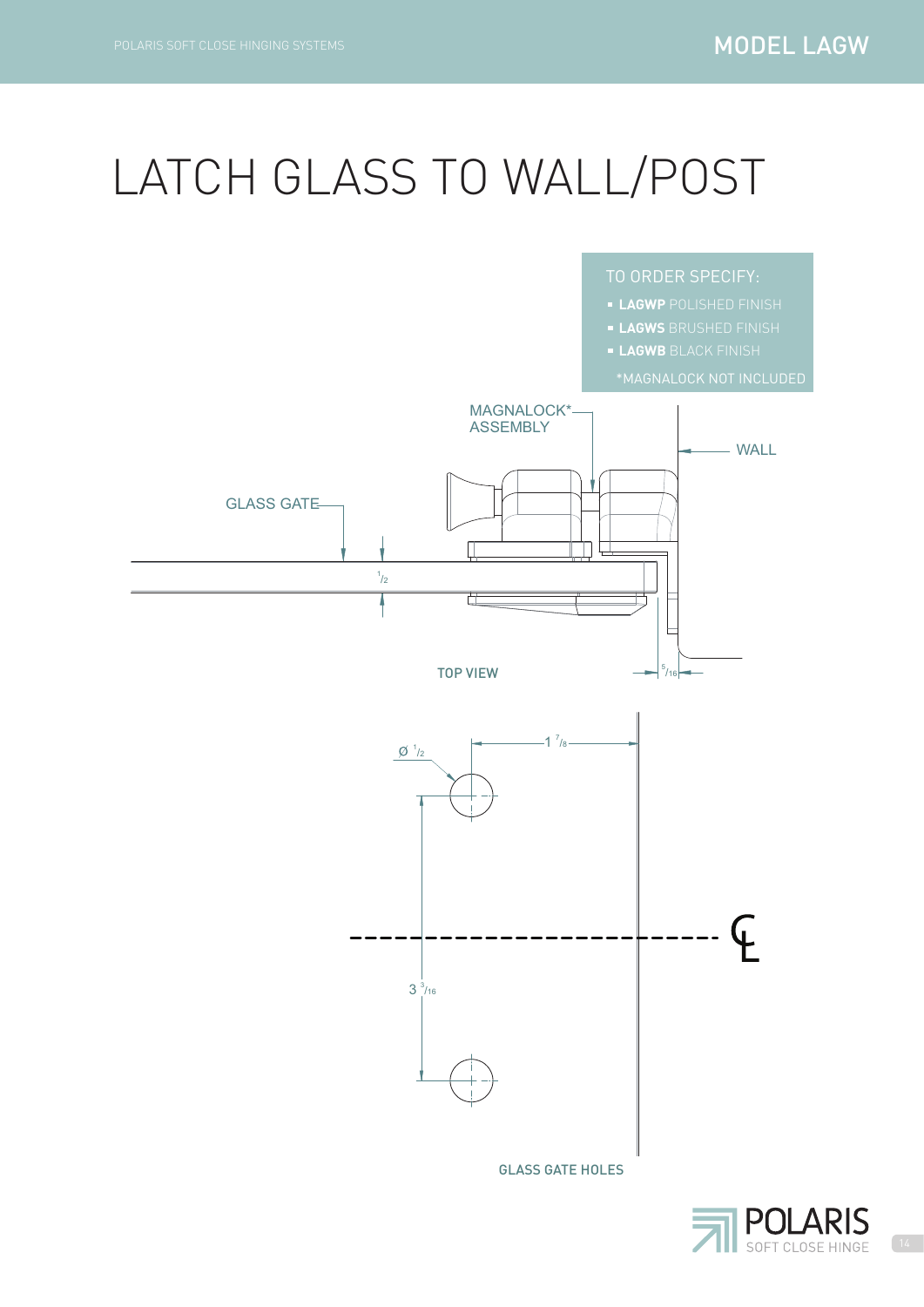# SPIGOT - CORE DRILL GLASS PANELS

![](_page_17_Picture_3.jpeg)

#### ADVANTAGES

- TIMELESS SQUARE DESIGN WITH MINIMAL VISIBLE FIXINGS AT REAR
- 45mm (13/4") FRONT FACE PROFILE
- **RECESSED FRICTION PLATE PROVIDES A NEAT FINISH AND EASY INSTALLATION**
- TAPERED TOP TO COMPLY WITH 'NO TOE HOLD' REQUIREMENTS
- M10 BOLT AT BOTTOM OF SPIGOT PROVIDES UP TO 60mm  $(2^{3}/8")$  OF VERTICAL HEIGHT ADJUSTMENT, AN EARTHING POINT IF REQUIRED, AND EXTRA ANCHORING IN FOOTINGS

![](_page_17_Picture_10.jpeg)

#### FINISHES AND FUNCTIONS

- STAINLESS STEEL ■ 2205 GRADE
- **POLISHED STAINLESS**
- **SATIN STAINLESS**

![](_page_17_Picture_15.jpeg)

![](_page_17_Picture_16.jpeg)

![](_page_17_Picture_17.jpeg)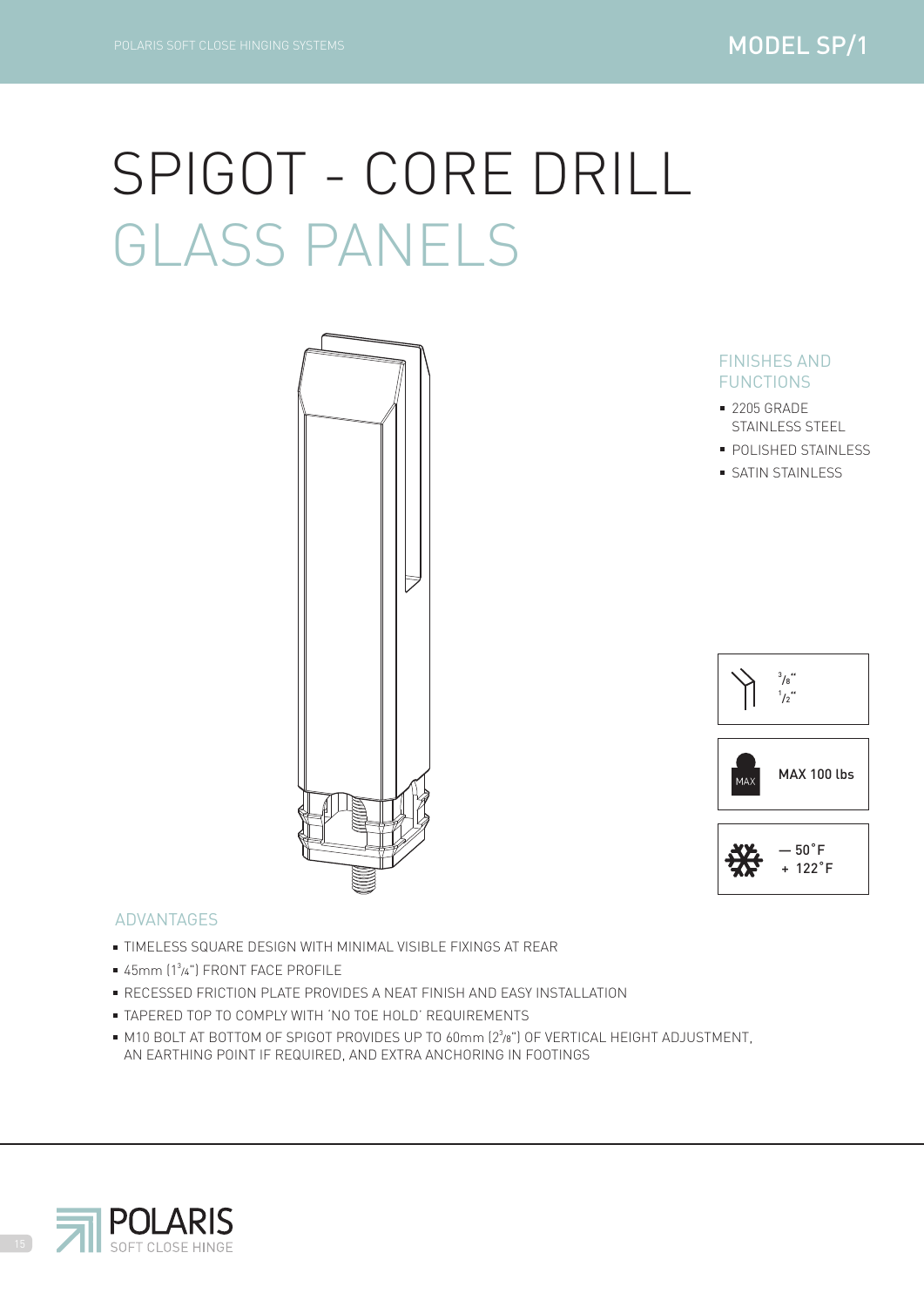![](_page_18_Figure_2.jpeg)

![](_page_18_Figure_3.jpeg)

SIDE VIEW

![](_page_18_Picture_5.jpeg)

![](_page_18_Figure_6.jpeg)

TOP VIEW

![](_page_18_Figure_8.jpeg)

FRONT VIEW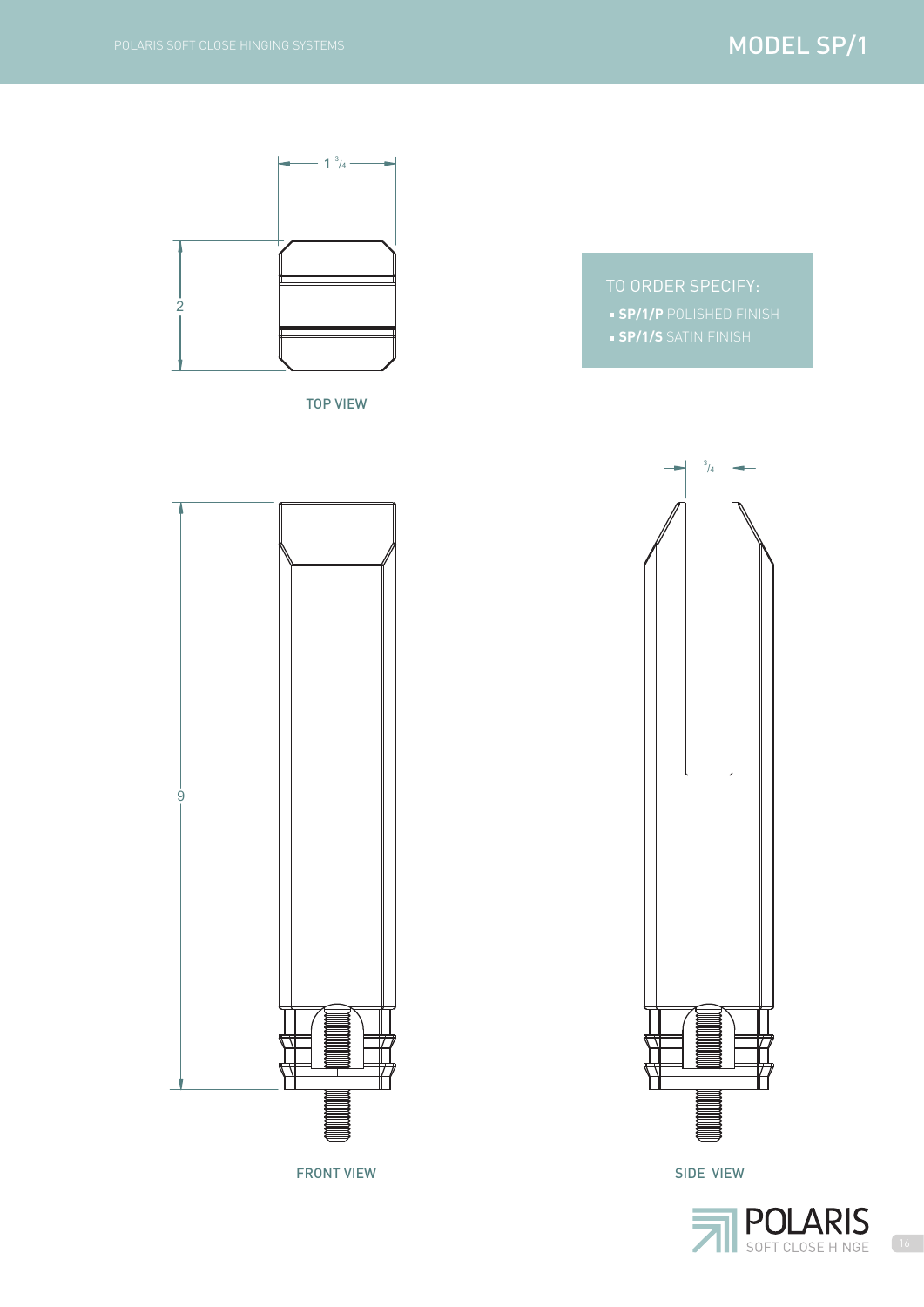### SPIGOT - BASE PLATE GLASS PANELS

![](_page_19_Picture_3.jpeg)

#### FINISHES AND FUNCTIONS

- STAINLESS STEEL ■ 2205 GRADE
- **POLISHED STAINLESS**
- **SATIN STAINLESS**

![](_page_19_Picture_8.jpeg)

![](_page_19_Picture_9.jpeg)

![](_page_19_Picture_10.jpeg)

#### ADVANTAGES

- TIMELESS SQUARE DESIGN WITH MINIMAL VISIBLE FIXINGS AT REAR
- 45mm (13/4") FRONT FACE PROFILE
- **RECESSED FRICTION PLATE PROVIDES A NEAT FINISH AND EASY INSTALLATION**
- **BASE PLATE FEATURES 4x CSK HOLES TO ENABLE FLUSH FIXING**
- TAPERED TOP TO COMPLY WITH 'NO TOE HOLD' REQUIREMENTS

![](_page_19_Picture_17.jpeg)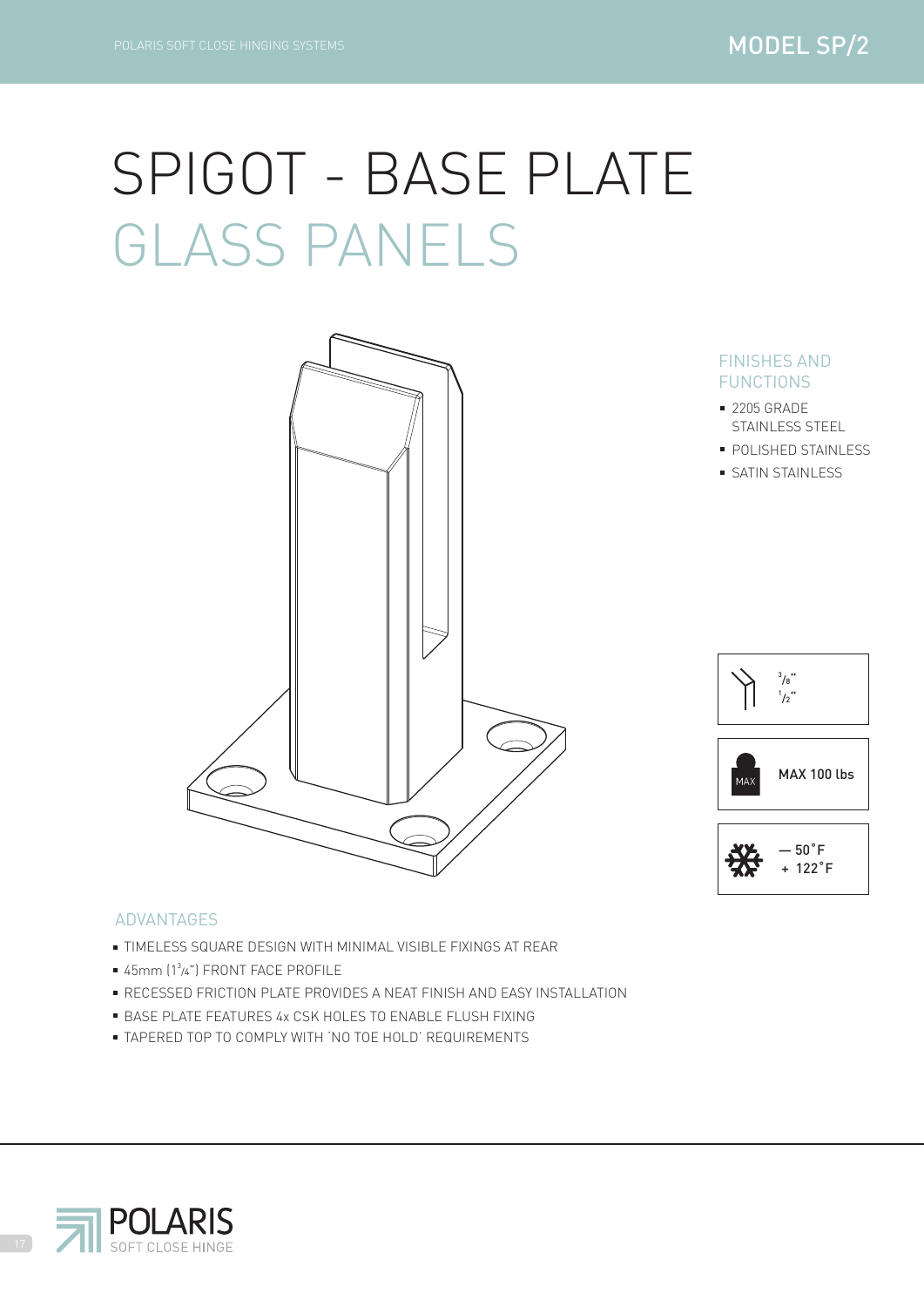![](_page_20_Figure_2.jpeg)

TOP VIEW

![](_page_20_Figure_4.jpeg)

**SP/2/S** SATIN FINISH

![](_page_20_Figure_6.jpeg)

FRONT VIEW

![](_page_20_Figure_8.jpeg)

SIDE VIEW

![](_page_20_Picture_10.jpeg)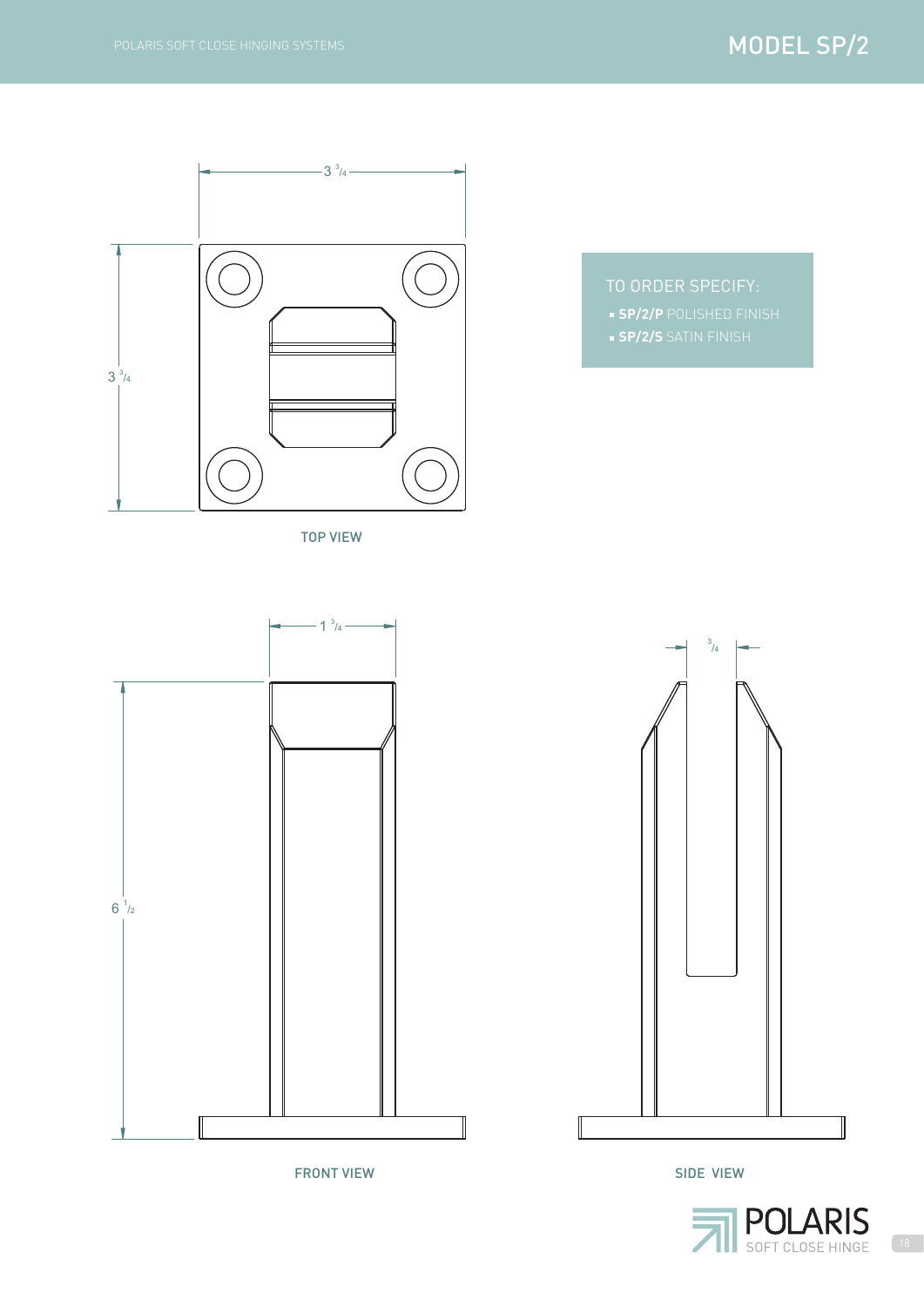### SPIGOT - EXTENDER GLASS PANELS

![](_page_21_Picture_3.jpeg)

#### FINISHES AND FUNCTIONS

- STAINLESS STEEL **304 GRADE**
- **FACTORY FINISH**
- **FITS SPIGOT CORE** DRILL MODEL

![](_page_21_Picture_8.jpeg)

#### ADVANTAGES

ADDS AN ADDITIONAL 200mm (4") TO SPIGOT - CORE DRILL MODEL HEIGHT WHERE APPLICABLE

![](_page_21_Picture_11.jpeg)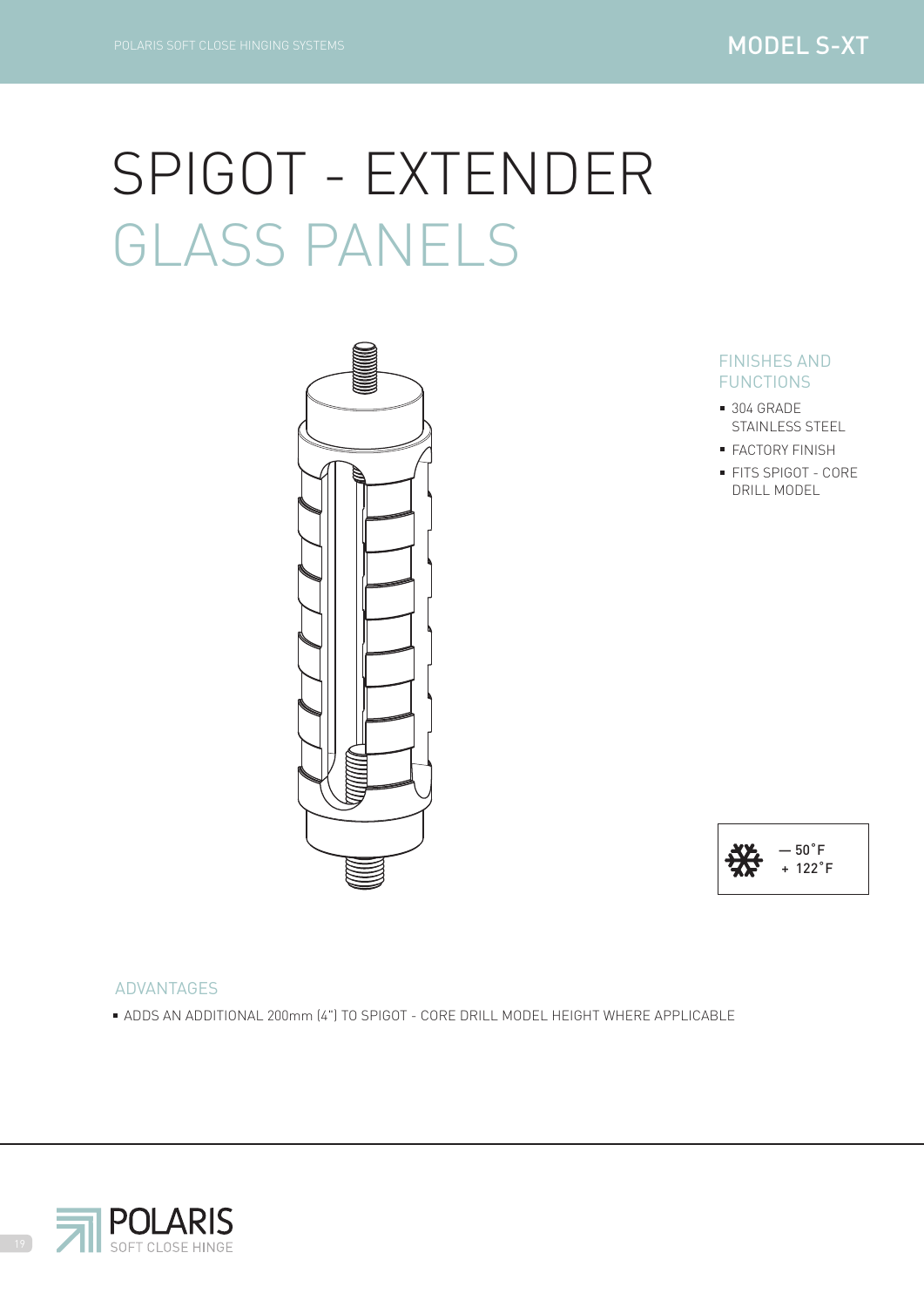#### MODEL S-XT

![](_page_22_Figure_2.jpeg)

TOP VIEW

![](_page_22_Figure_4.jpeg)

FRONT VIEW

![](_page_22_Figure_6.jpeg)

SIDE VIEW

![](_page_22_Picture_8.jpeg)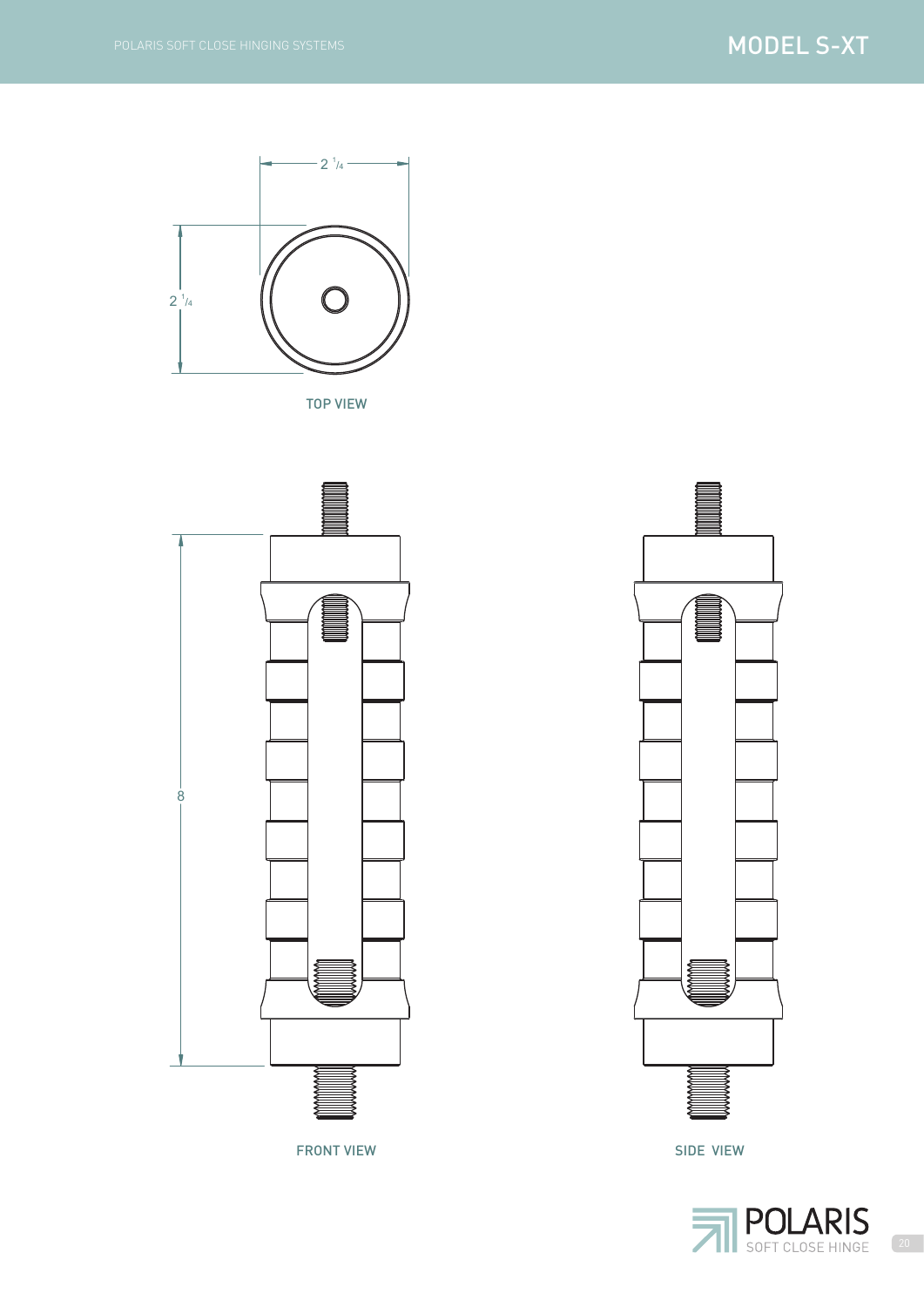### SPIGOT - COVER PLATE GLASS PANELS

![](_page_23_Figure_3.jpeg)

#### FINISHES AND FUNCTIONS

- STAINLESS STEEL **304 GRADE**
- FITS BOTH OF THE SPIGOT MODELS
- **POLISHED STAINLESS** 
	- **SATIN STAINLESS**

![](_page_23_Figure_9.jpeg)

![](_page_23_Picture_10.jpeg)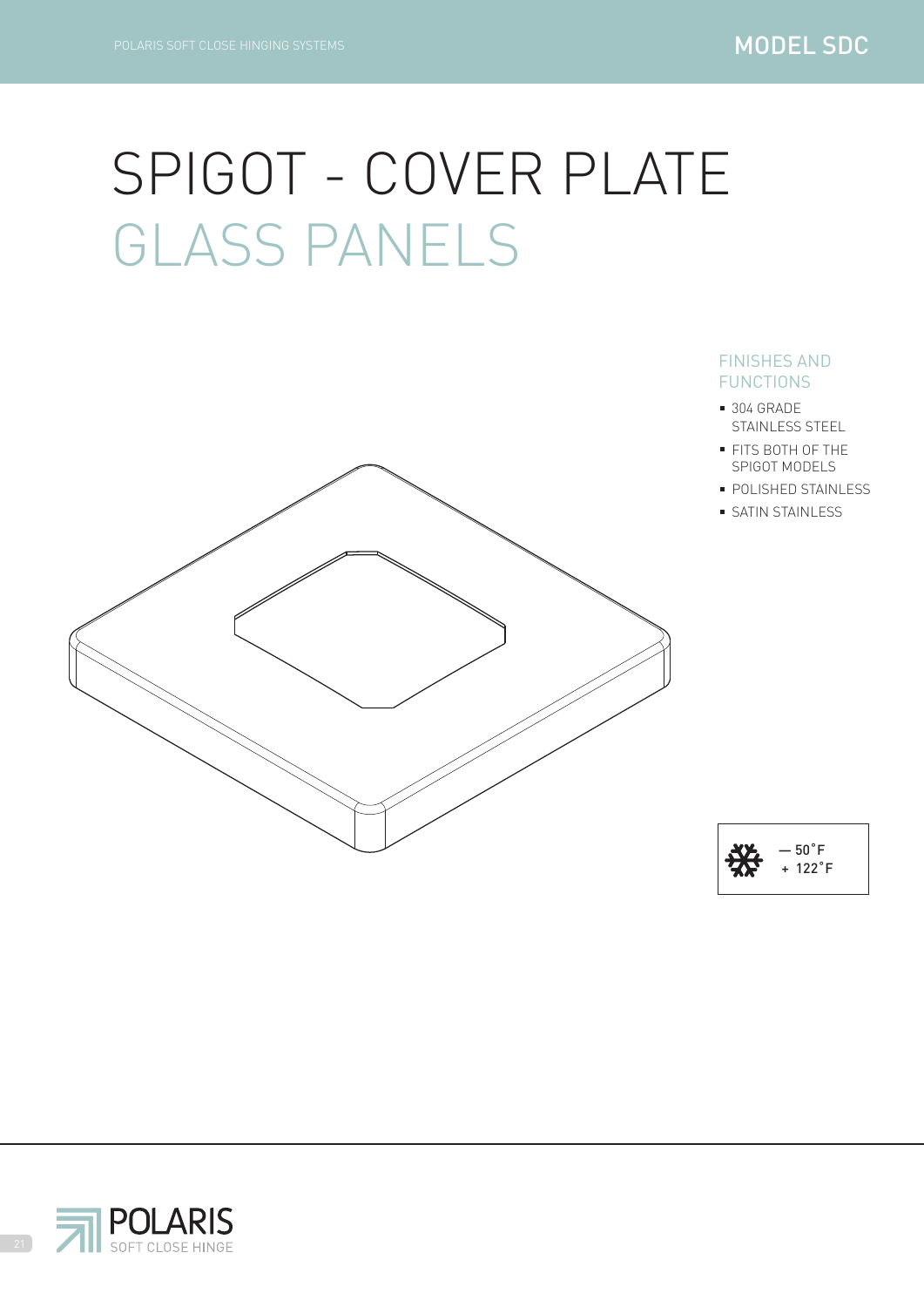![](_page_24_Figure_2.jpeg)

TOP VIEW

![](_page_24_Figure_4.jpeg)

TO ORDER SPECIFY: **SDC-P** POLISHED FINISH **SDC-S** SATIN FINISH

![](_page_24_Picture_6.jpeg)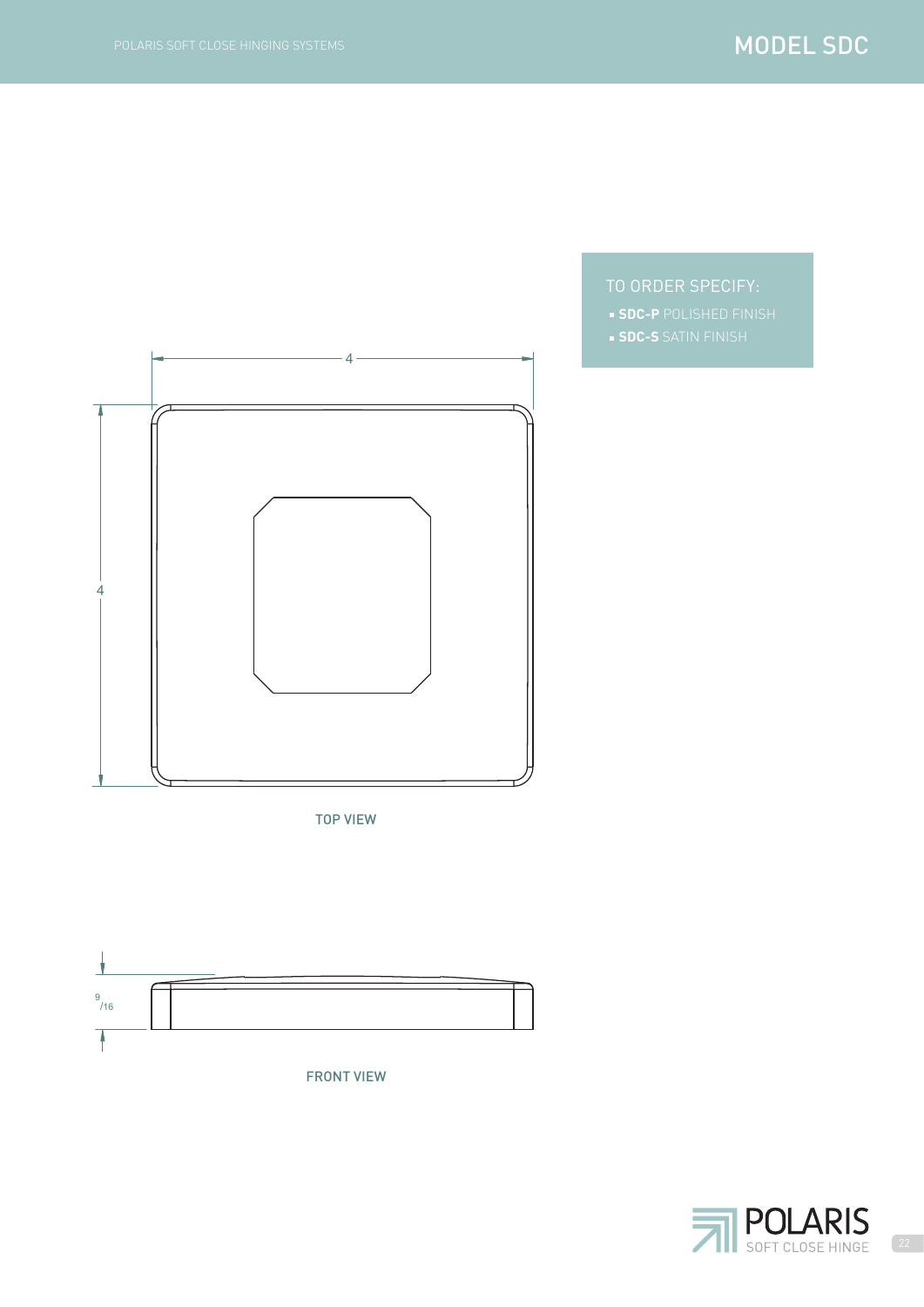## POLY HINGE GLASS TO GLASS

![](_page_25_Picture_3.jpeg)

#### POLY HINGE ADVANTAGES

- **SELF-CLOSING SAFETY HINGE FOR LIGHT WEIGHT POOL FENCING**
- **TO BE USED WITH CHILD PROOF SAFETY LATCH**
- COMPLIES WITH AUSTRALIAN STANDARDS FOR POOL GATE HARDWARE
- NATA ACCREDITED AND INDEPENDENTLY TESTED TO 10'000 CYCLES (NATA = NATIONAL ASSOCIATION OF TESTING AUTHORITIES AUSTRALIA)

#### FINISHES AND FUNCTIONS

- **HEAVY DUTY** GLASS FILLED NYLON
- **MATT BLACK**
- **SINGLE ACTION**
- **SOFT CLOSE**
- **NON-HOLD OPEN**
- **ADJUSTABLE SPRING** FORCE

![](_page_25_Picture_16.jpeg)

![](_page_25_Picture_17.jpeg)

![](_page_25_Picture_18.jpeg)

![](_page_25_Picture_19.jpeg)

![](_page_25_Picture_20.jpeg)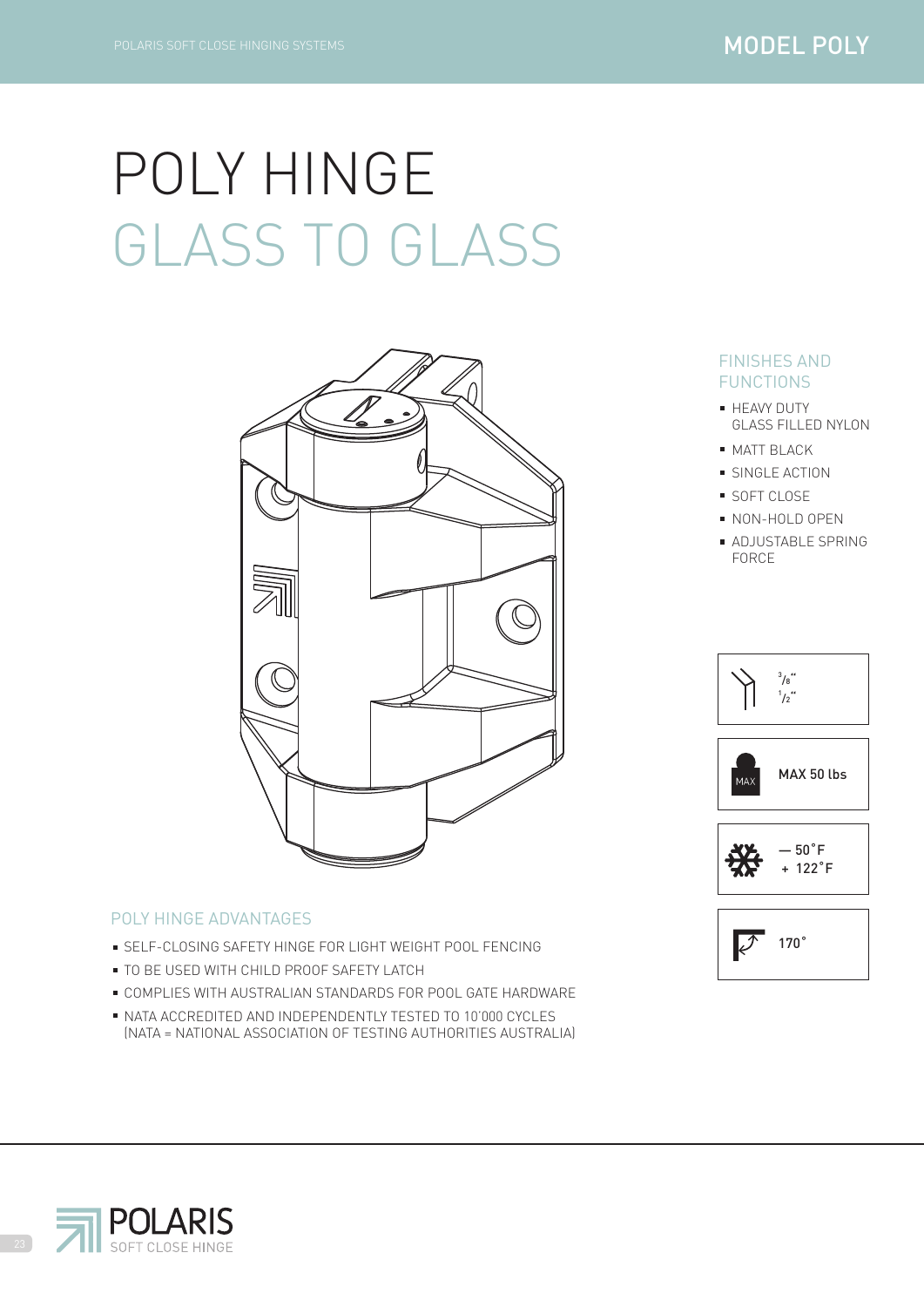#### MODEL POLY

![](_page_26_Figure_2.jpeg)

![](_page_26_Figure_3.jpeg)

![](_page_26_Figure_4.jpeg)

![](_page_26_Figure_5.jpeg)

SIDE VIEW

![](_page_26_Picture_7.jpeg)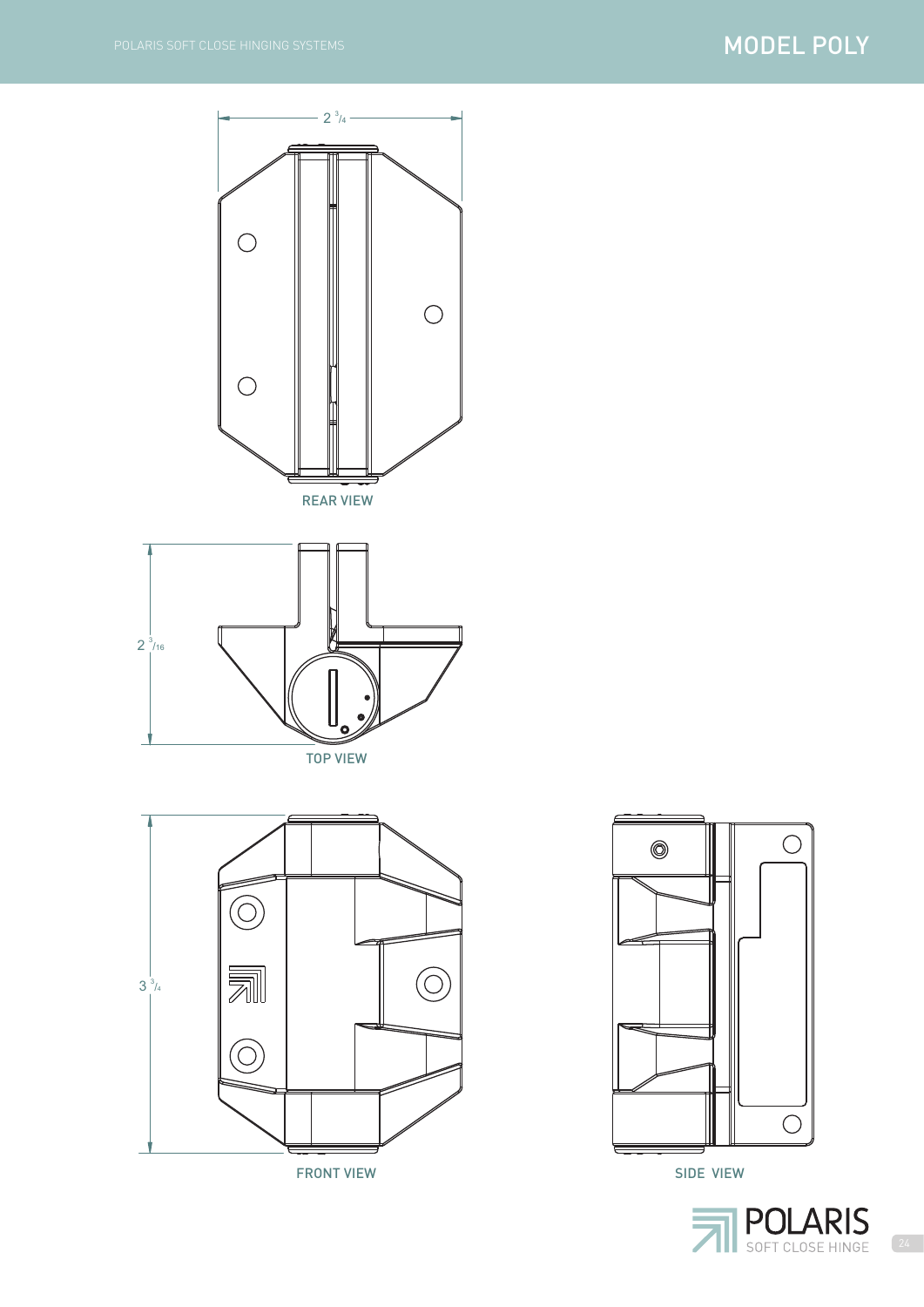# GLASS TO GLASS GLASS PREPARATION 120 SERIES HINGE

![](_page_27_Figure_2.jpeg)

GLASS CUT-OUT TOP AND BOTTOM (ALL DIMENSIONS IN MILLIMETERS)

![](_page_27_Picture_4.jpeg)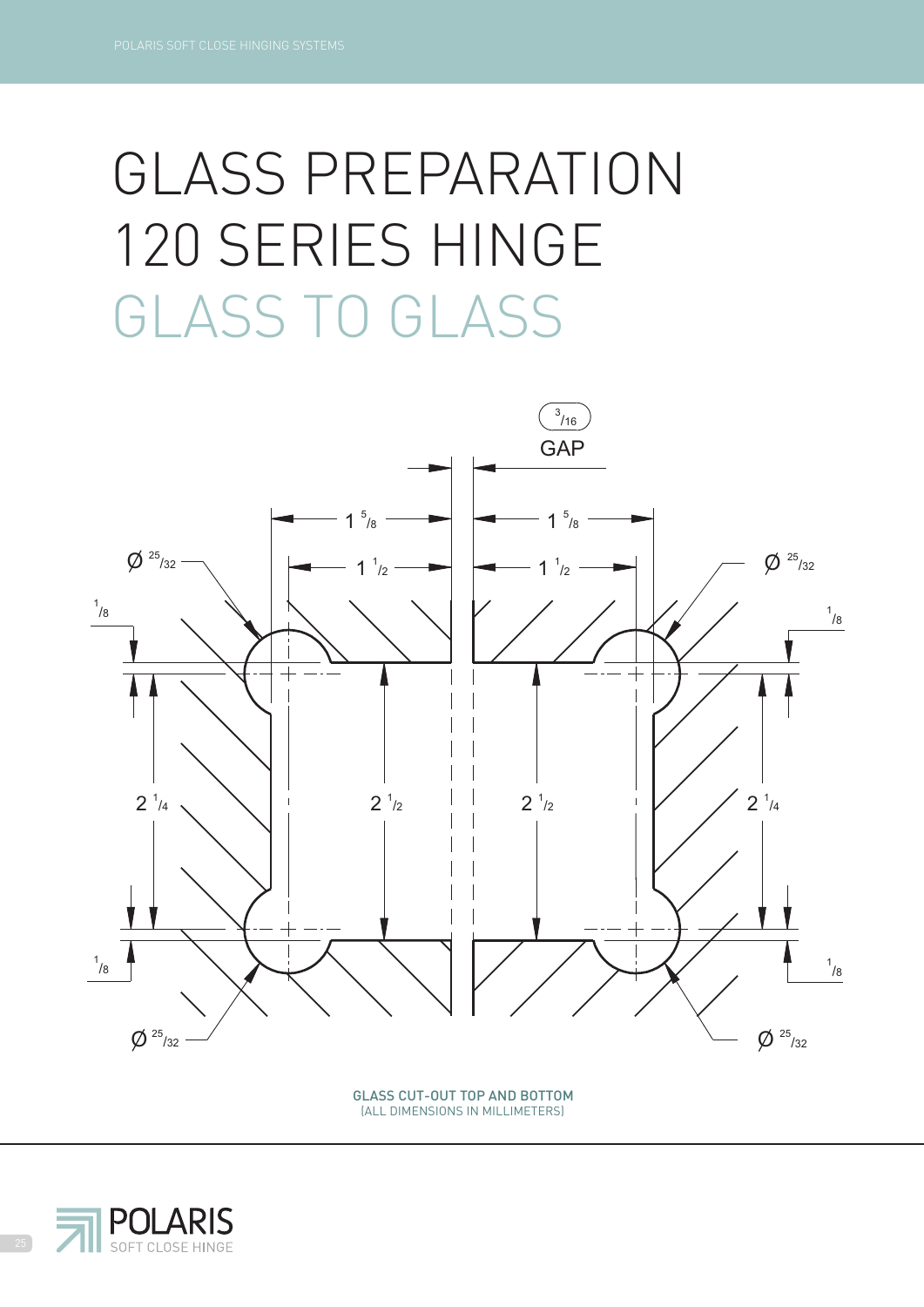# GLASS TO WALL/POST GLASS PREPARATION 120 SERIES HINGE

![](_page_28_Figure_2.jpeg)

GLASS CUT-OUT TOP AND BOTTOM (ALL DIMENSIONS IN MILLIMETERS)

![](_page_28_Picture_4.jpeg)